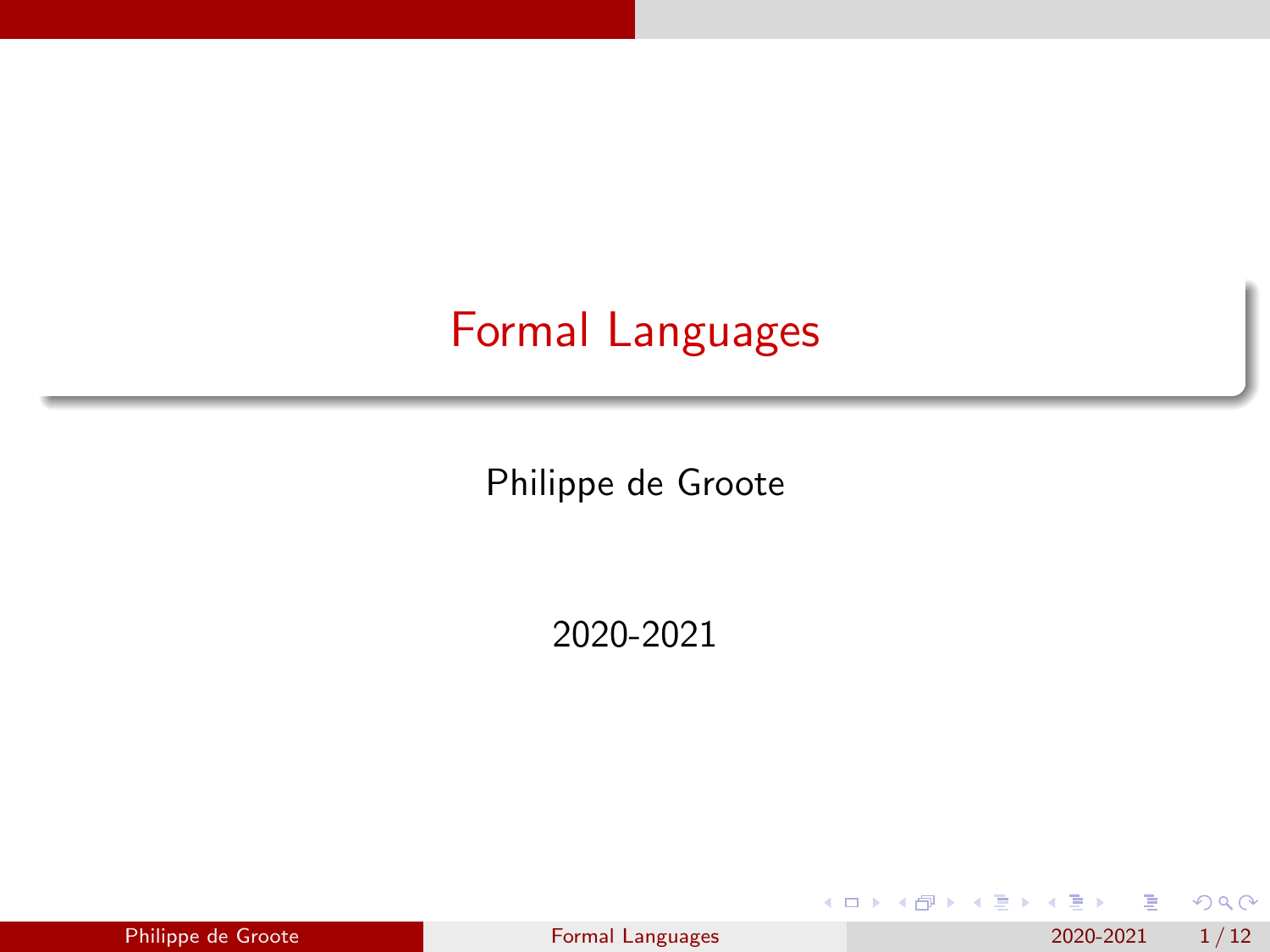#### [Phrase Structure Grammars](#page-2-0)

- **o** [Introduction](#page-2-0)
- [Alphabets, words, and languages](#page-5-0)
- [Definition of a phrase structure grammar](#page-20-0)
- **[Chomsky hierarchy](#page-25-0)**
- [Decision problems](#page-26-0)
- **e** [Exercices](#page-29-0)

4 D F

 $\rightarrow$ 

 $\Omega$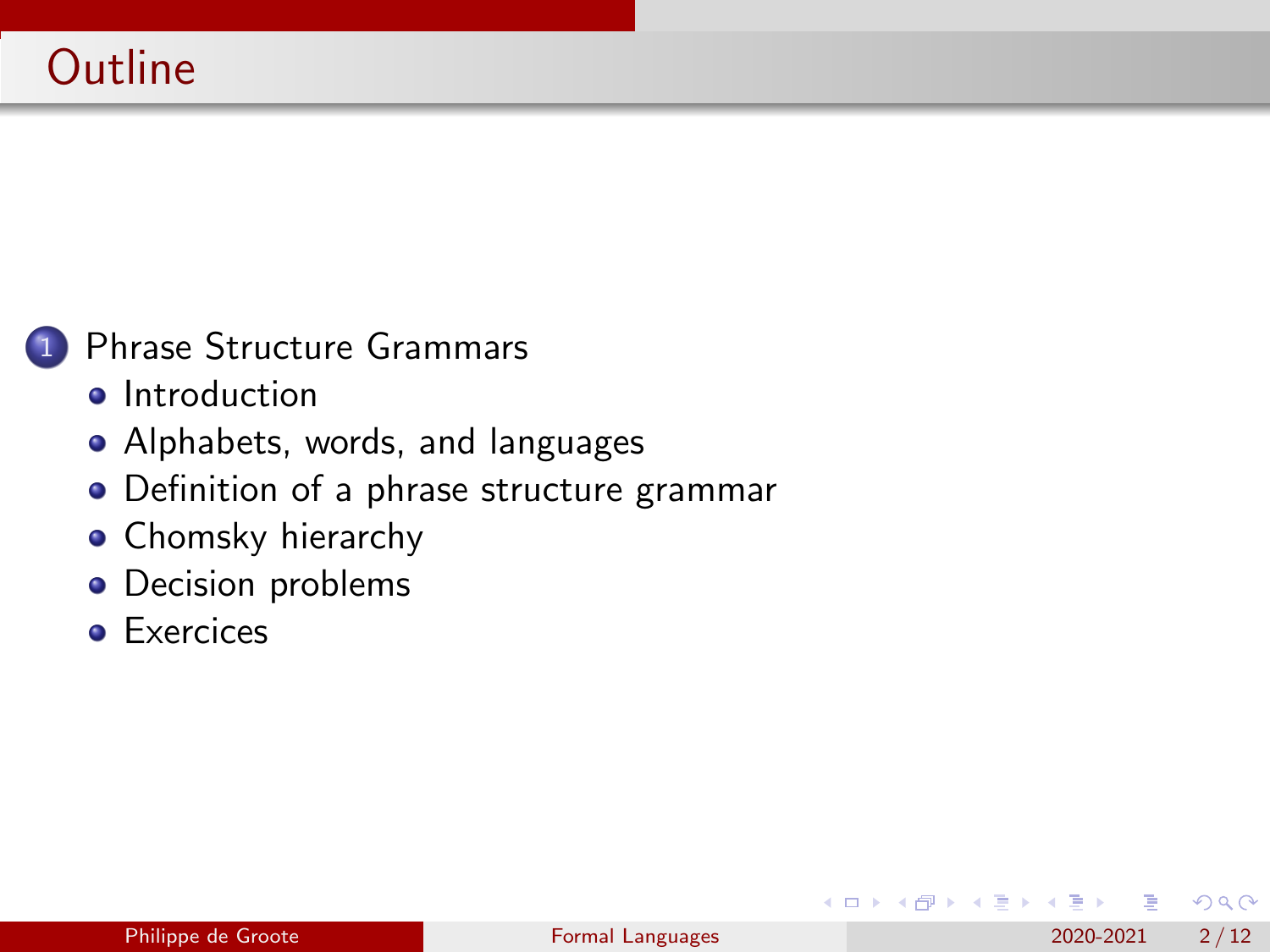## <span id="page-2-0"></span>Introduction

If the quorum is not met, the president may convene a new meeting.

 $\mathcal{A} \ \equiv \ \mathcal{B} \ \ \mathcal{A} \ \equiv \ \mathcal{B}$ 

**K ロ ▶ K 何 ▶**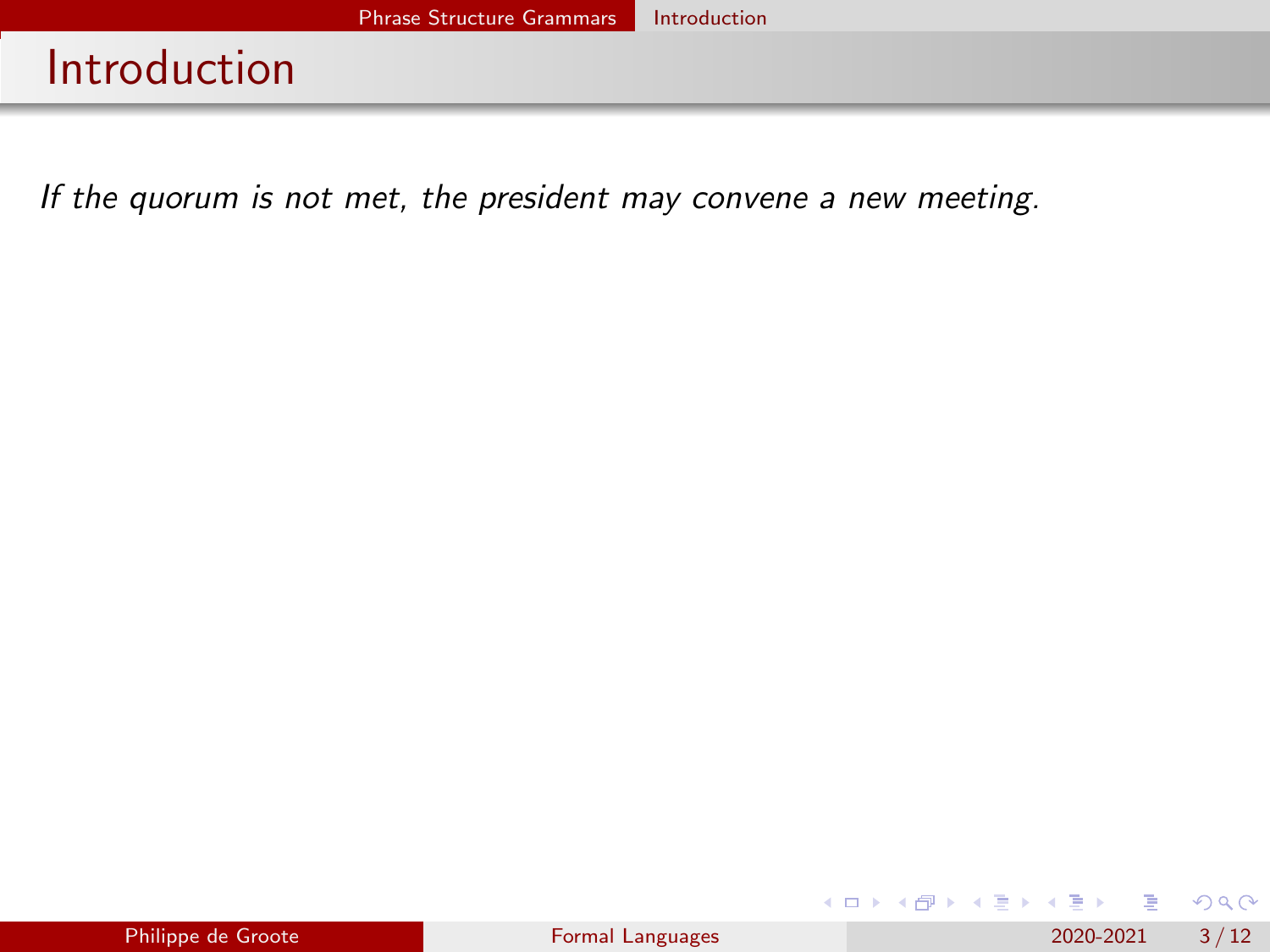### Introduction

If the quorum is not met, the president may convene a new meeting.



4 0 8

化重新润滑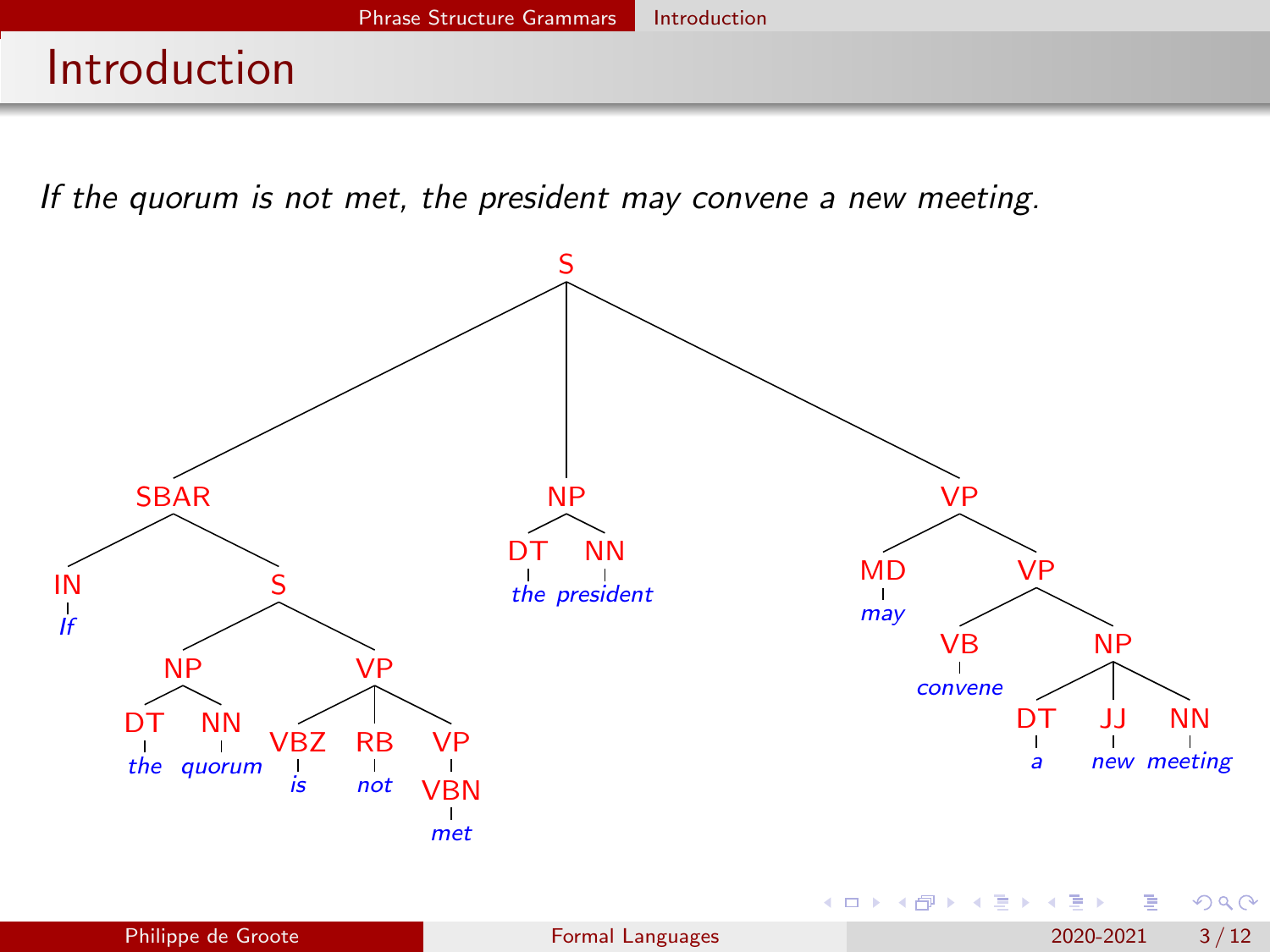### Introduction

 $S \rightarrow NP VP$  $S \rightarrow$  SBAR NP VP  $SBAR \rightarrow IN S$  $VP \rightarrow VBN$  $VP \rightarrow VRNP$  $VP \rightarrow MD VP$  $VP \rightarrow VR7 RR VP$  $NP \rightarrow DT$  NN  $NP \rightarrow DT$  JJ NN  $VB \rightarrow \text{convene}$  $VBN \rightarrow met$  $VBZ \rightarrow is$  $MD \rightarrow$  may  $NN \rightarrow$  quorum | president | meeting  $H \rightarrow n$ ew  $DT \rightarrow the \mid a$  $IN \rightarrow if$  $RB \rightarrow not$ 

K ロ ▶ K 個 ▶ K 로 ▶ K 로 ▶ - 로 - K 9 Q @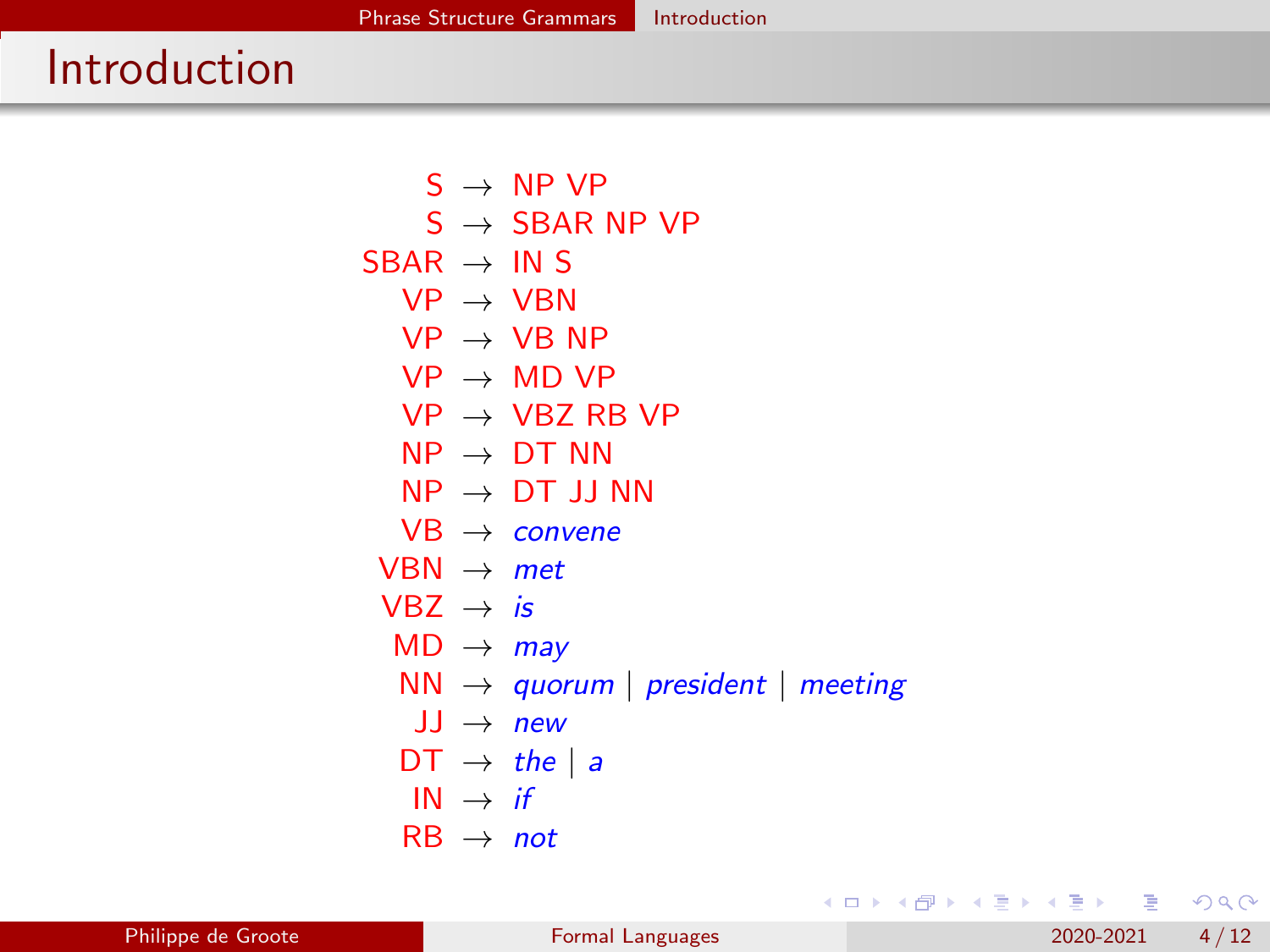<span id="page-5-0"></span>• An *alphabet* is a finite, non-empty set of symbols.

| Philippe de Groote |  |  |
|--------------------|--|--|

4日下

 $QQ$ 

∋ »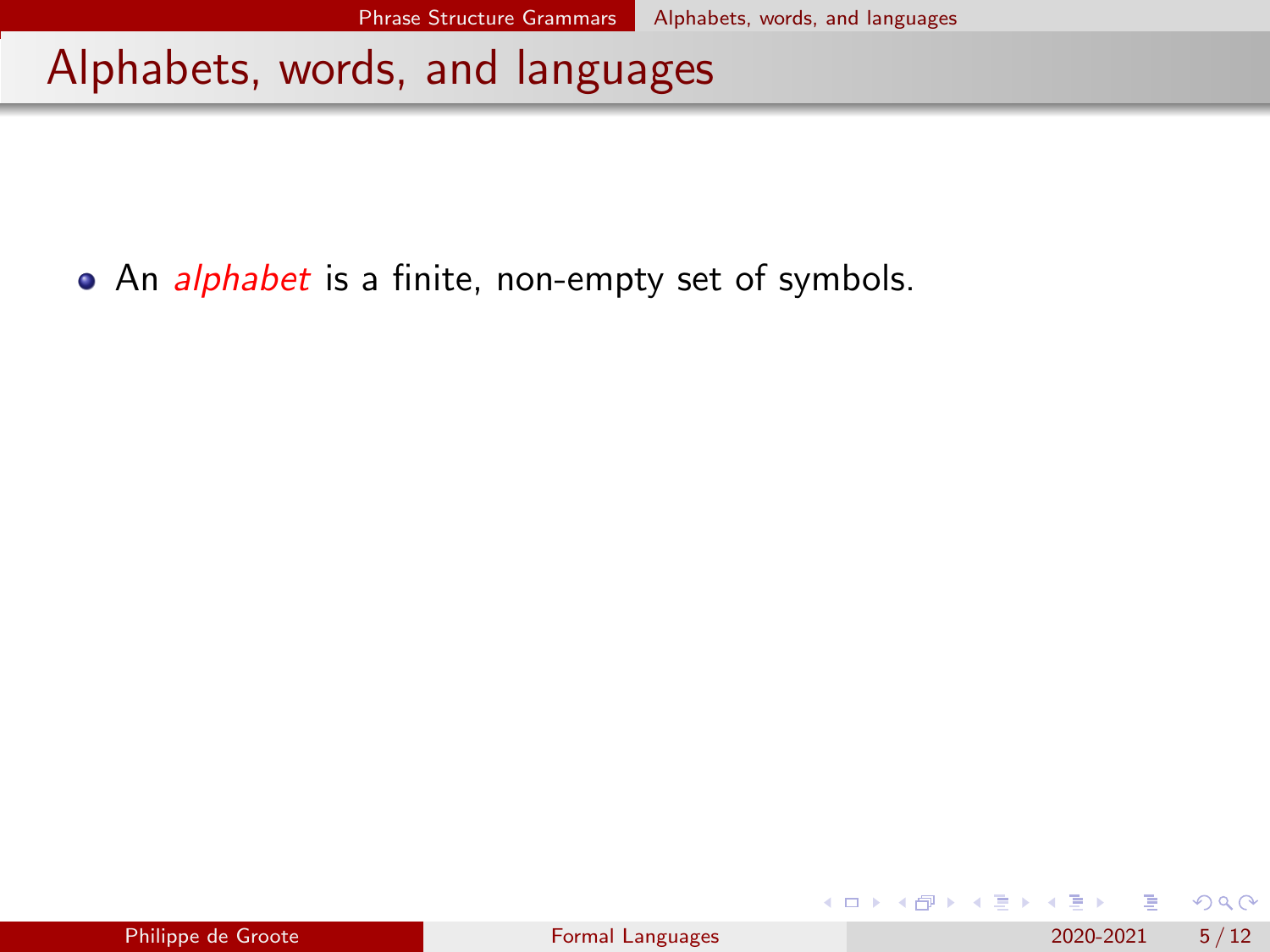- An *alphabet* is a finite, non-empty set of symbols.
- A word is a finite sequence of symbols chosen from some given alphabet.

 $\Omega$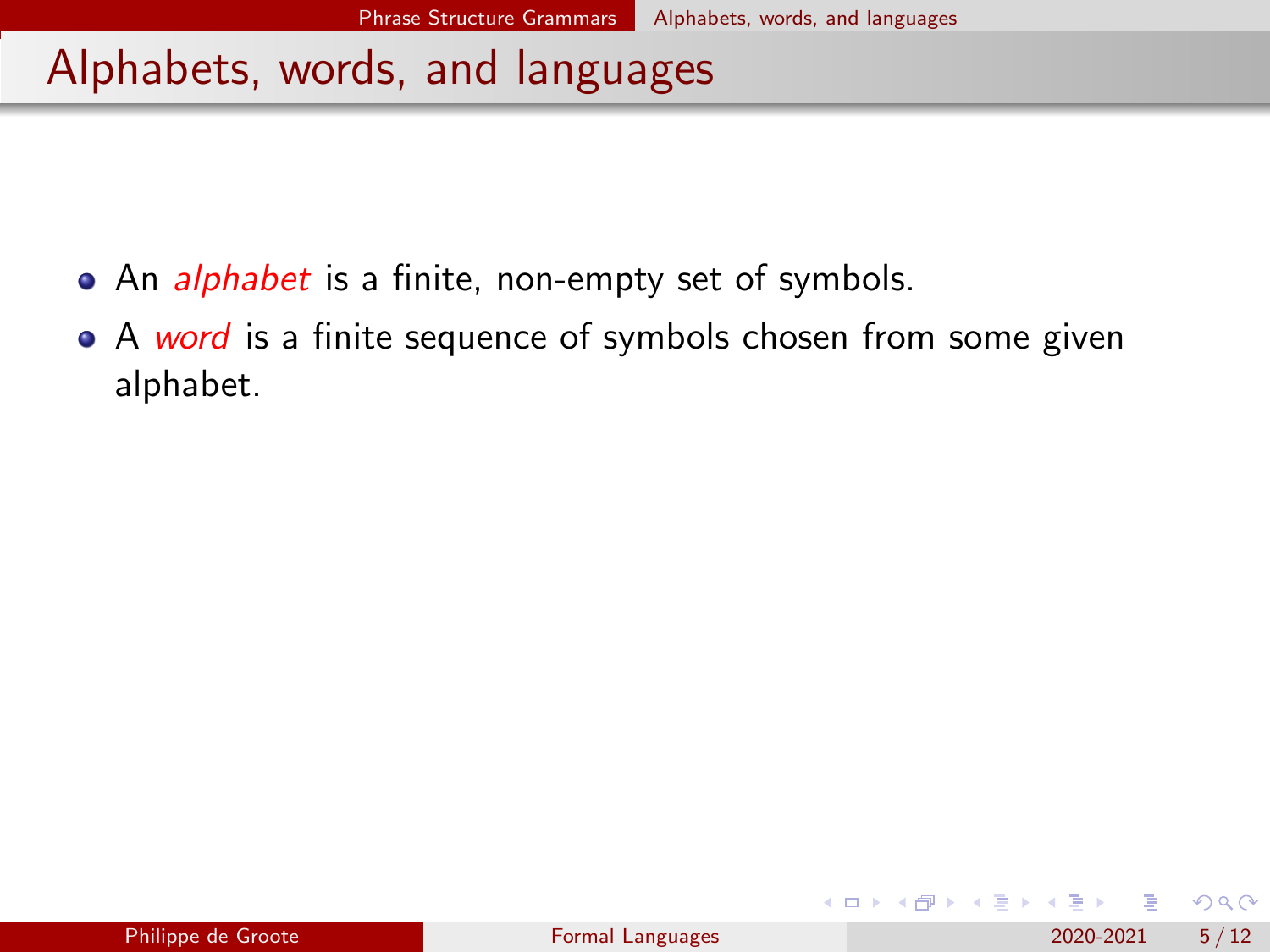- An *alphabet* is a finite, non-empty set of symbols.
- A word is a finite sequence of symbols chosen from some given alphabet.
- The empty word, denoted  $\epsilon$ , is the empty sequence of symbols.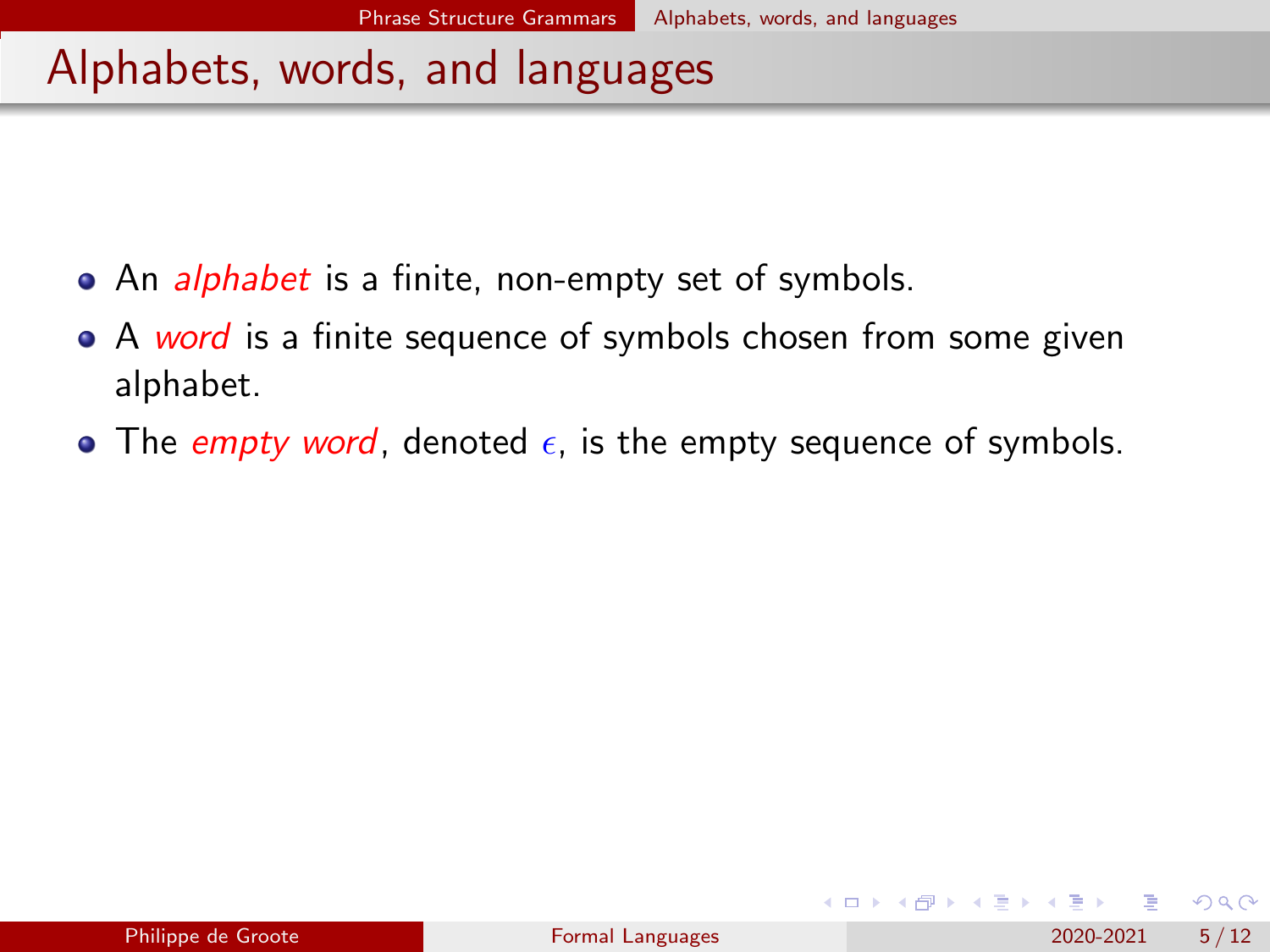- An *alphabet* is a finite, non-empty set of symbols.
- A word is a finite sequence of symbols chosen from some given alphabet.
- The empty word, denoted  $\epsilon$ , is the empty sequence of symbols.
- Let  $\Sigma$  be an alphabet.  $\Sigma^*$  denotes the set of all words over  $\Sigma.$

 $\Omega$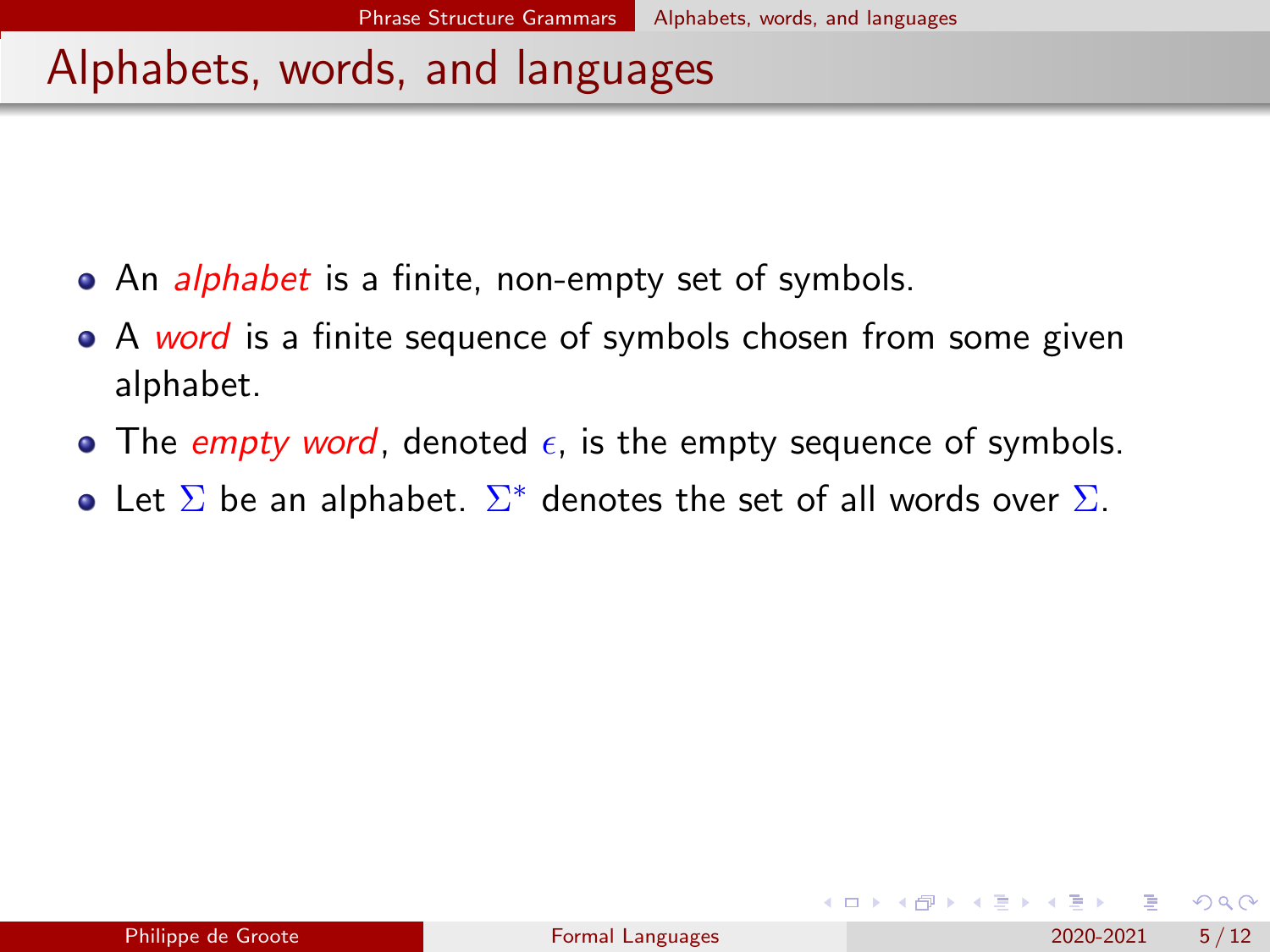- An *alphabet* is a finite, non-empty set of symbols.
- A word is a finite sequence of symbols chosen from some given alphabet.
- The empty word, denoted  $\epsilon$ , is the empty sequence of symbols.
- Let  $\Sigma$  be an alphabet.  $\Sigma^*$  denotes the set of all words over  $\Sigma.$
- Let  $\alpha \in \Sigma^*$  be such that  $\alpha = a_1 \dots a_n$ , with  $a_i \in \Sigma$  for  $1 \leq i \leq n$ . The length of  $\alpha$ , in notation  $|\alpha|$ , is the number of occurrences of symbols in  $\alpha$ , i.e.,  $|\alpha| = n$ .

 $\Omega$ 

(ロト (個) (ミト (重)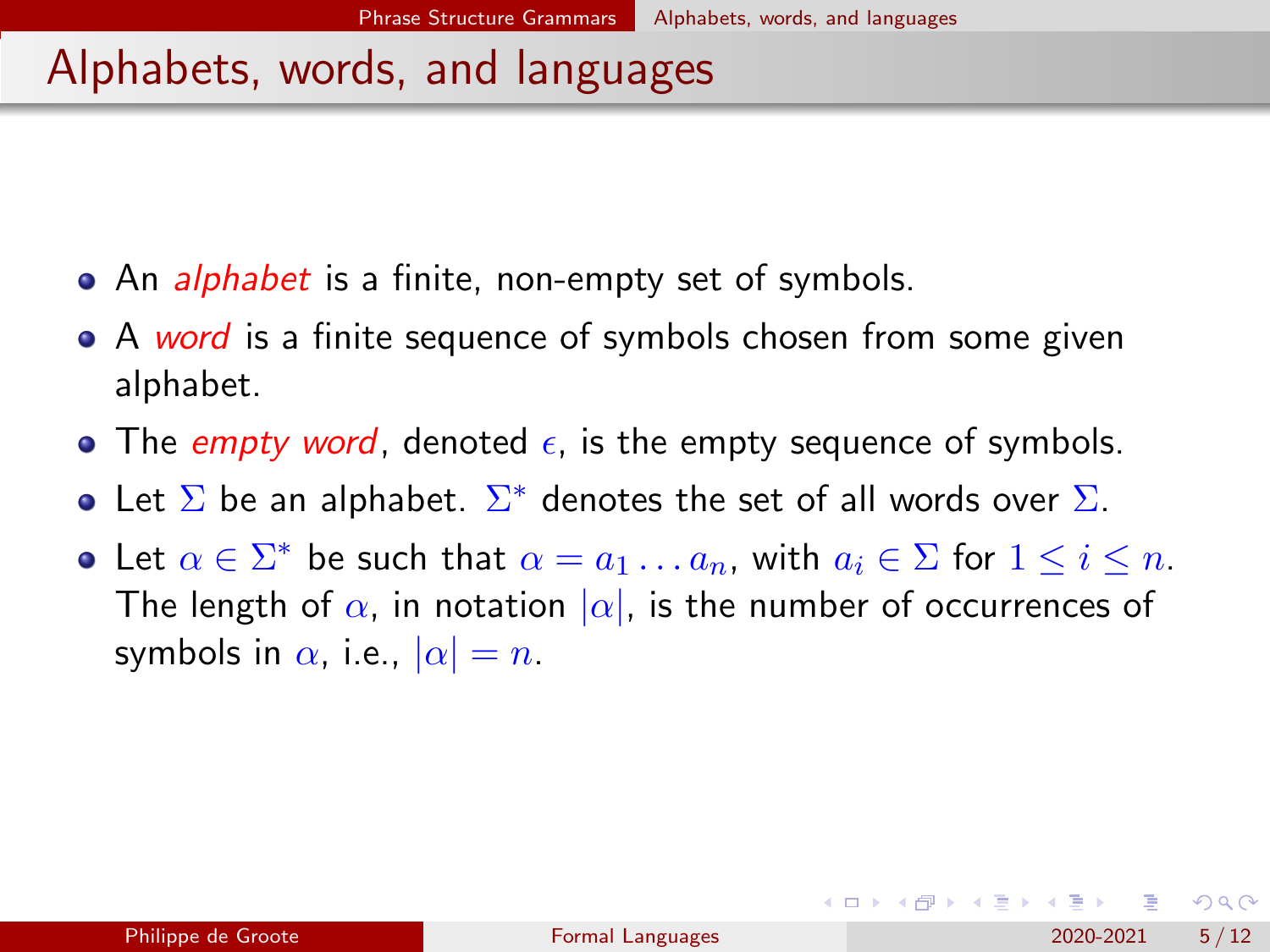- An *alphabet* is a finite, non-empty set of symbols.
- A word is a finite sequence of symbols chosen from some given alphabet.
- The empty word, denoted  $\epsilon$ , is the empty sequence of symbols.
- Let  $\Sigma$  be an alphabet.  $\Sigma^*$  denotes the set of all words over  $\Sigma.$
- Let  $\alpha \in \Sigma^*$  be such that  $\alpha = a_1 \dots a_n$ , with  $a_i \in \Sigma$  for  $1 \leq i \leq n$ . The length of  $\alpha$ , in notation  $|\alpha|$ , is the number of occurrences of symbols in  $\alpha$ , i.e.,  $|\alpha| = n$ .
- In particular,  $|\epsilon| = 0$ .

 $\Omega$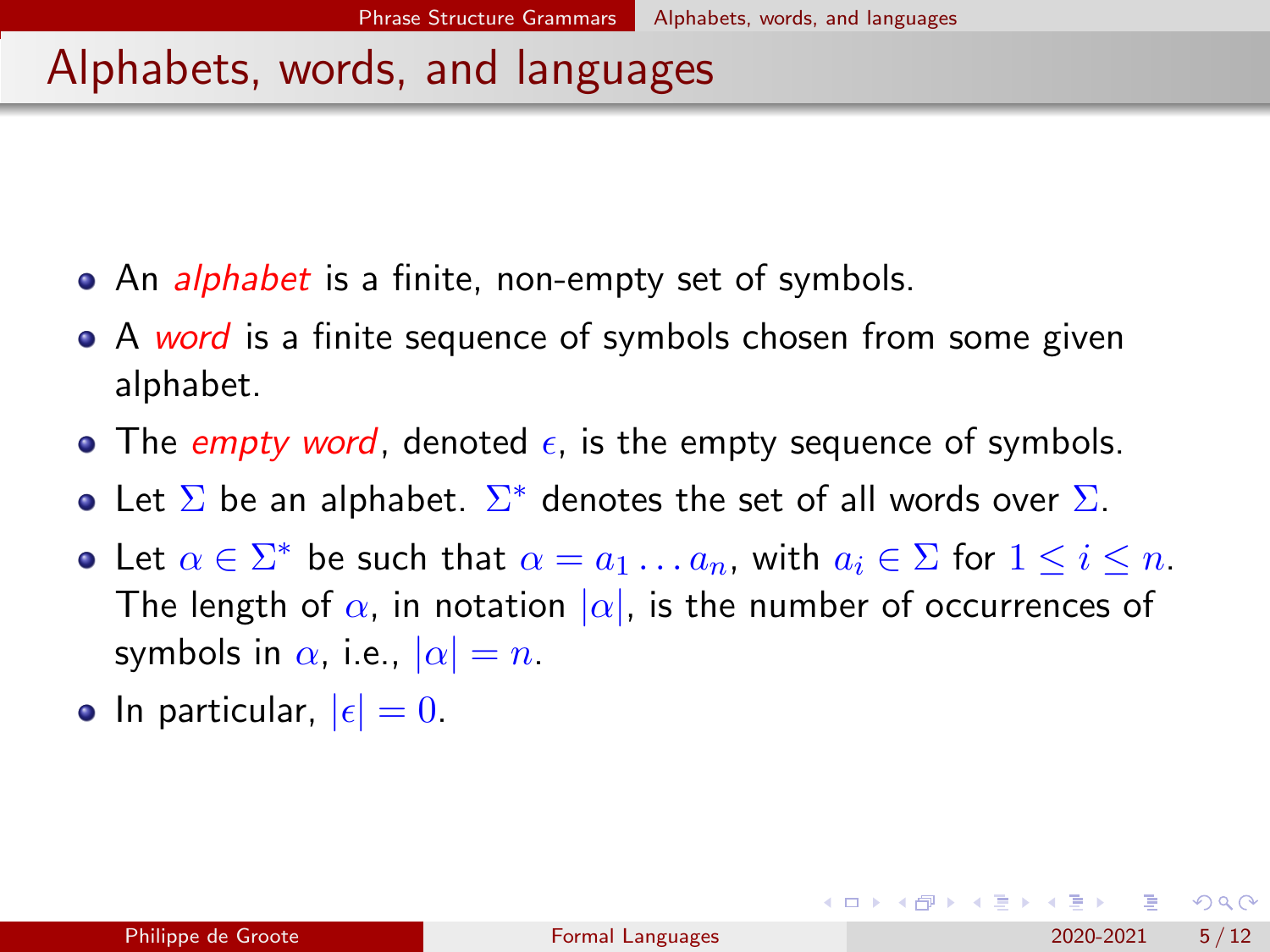Let  $\alpha, \beta \in \Sigma^*$  be such that  $\alpha = a_1 \dots a_n$ , with  $a_i \in \Sigma$  for  $1 \leq i \leq n$ , and  $\beta = b_1 \dots b_m$ , with  $b_i \in \Sigma$  for  $1 \le i \le m$ .  $\alpha \cdot \beta$  is defined to be the concatenation of  $\alpha$  and  $\beta$ , i.e.,  $\alpha \cdot \beta = a_1 \dots a_n b_1 \dots b_m$ .

 $200$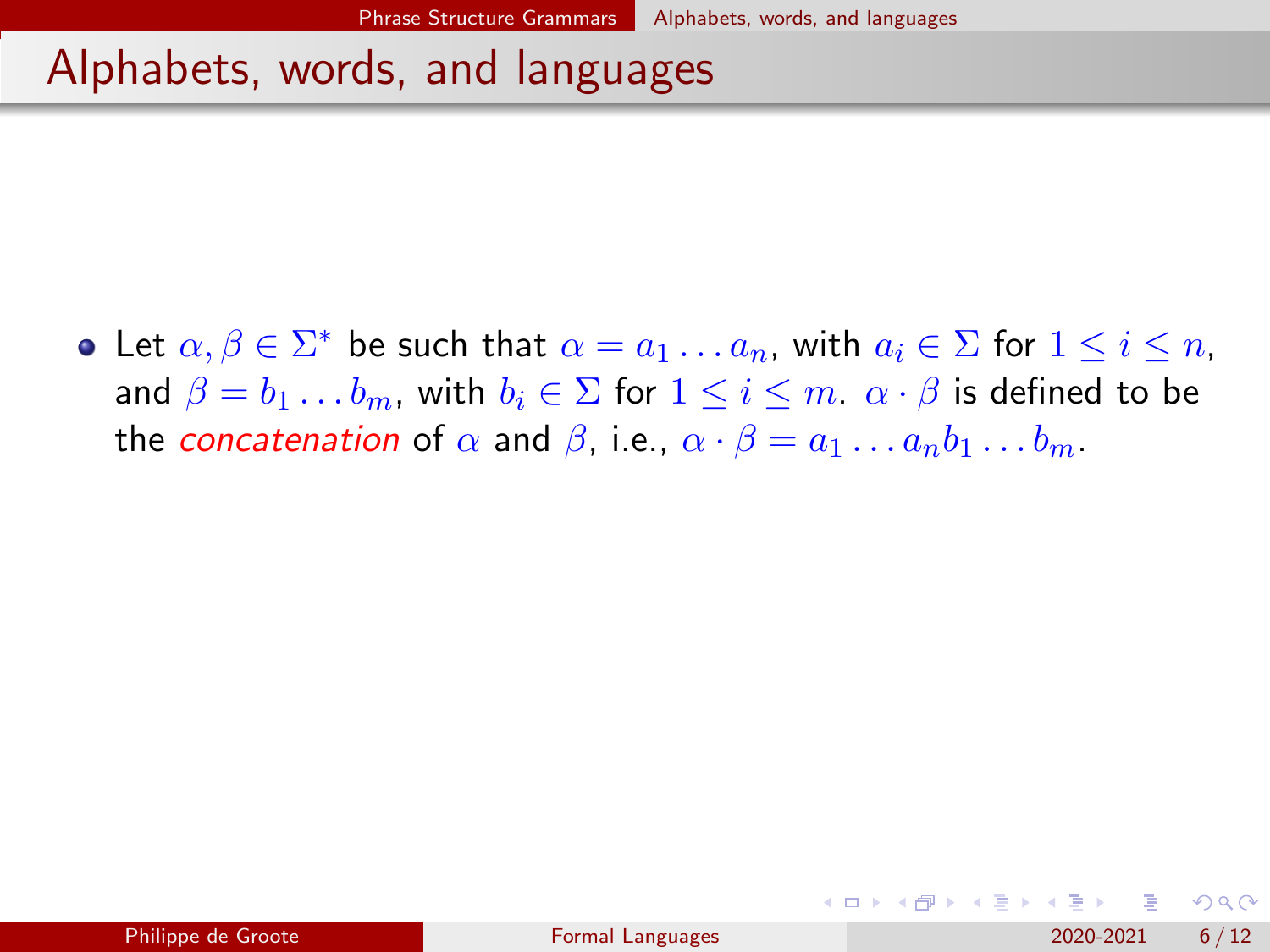- Let  $\alpha, \beta \in \Sigma^*$  be such that  $\alpha = a_1 \dots a_n$ , with  $a_i \in \Sigma$  for  $1 \leq i \leq n$ , and  $\beta = b_1 \dots b_m$ , with  $b_i \in \Sigma$  for  $1 \le i \le m$ .  $\alpha \cdot \beta$  is defined to be the concatenation of  $\alpha$  and  $\beta$ , i.e.,  $\alpha \cdot \beta = a_1 \dots a_n b_1 \dots b_m$ .
- In particular,  $\epsilon \cdot \alpha = \alpha = \alpha \cdot \epsilon$ .

 $200$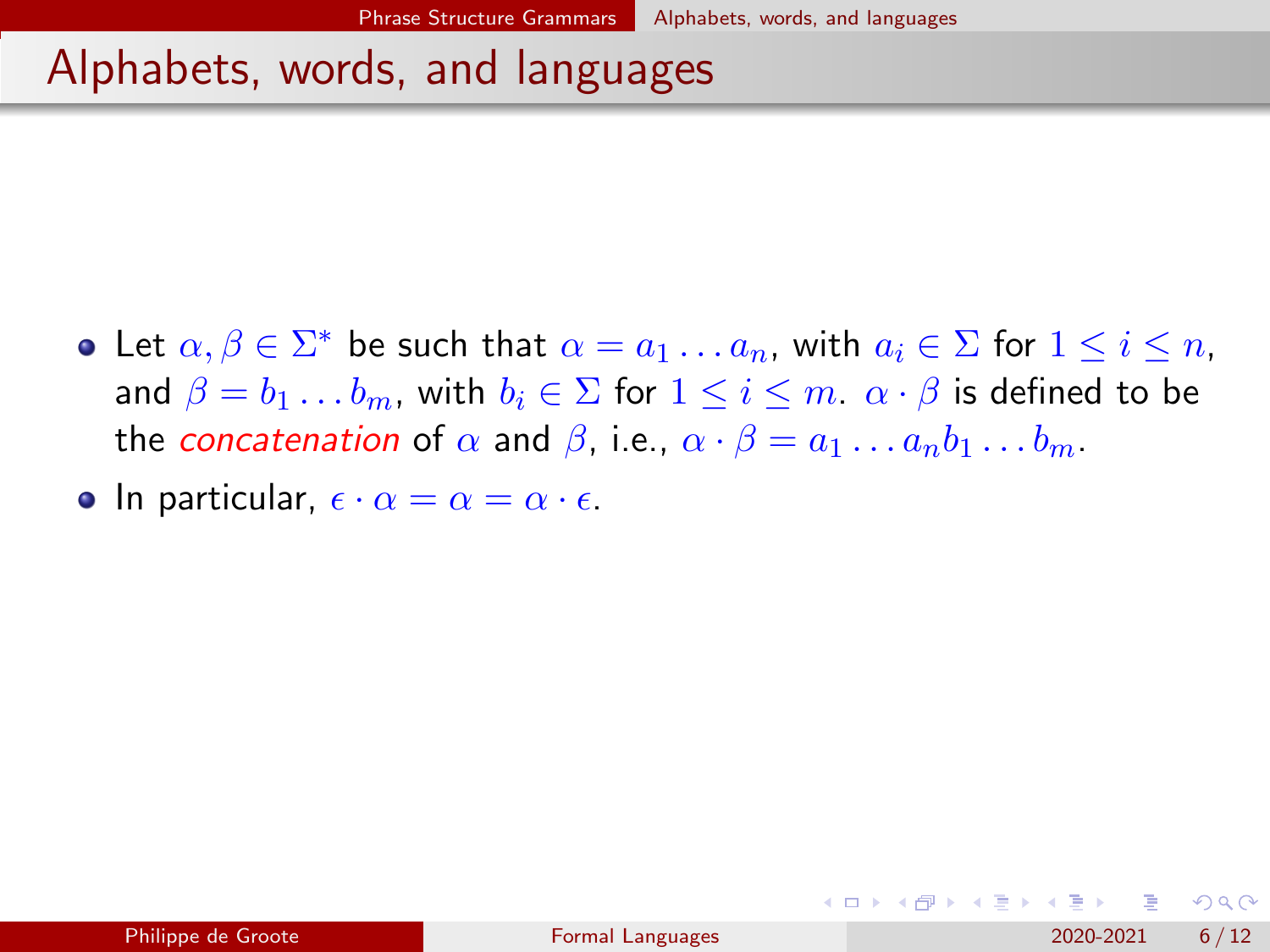- Let  $\alpha, \beta \in \Sigma^*$  be such that  $\alpha = a_1 \dots a_n$ , with  $a_i \in \Sigma$  for  $1 \leq i \leq n$ , and  $\beta = b_1 \dots b_m$ , with  $b_i \in \Sigma$  for  $1 \le i \le m$ .  $\alpha \cdot \beta$  is defined to be the concatenation of  $\alpha$  and  $\beta$ , i.e.,  $\alpha \cdot \beta = a_1 \dots a_n b_1 \dots b_m$ .
- In particular,  $\epsilon \cdot \alpha = \alpha = \alpha \cdot \epsilon$ .
- $\langle \Sigma^*, \cdot, \epsilon \rangle$  is a monoid.

 $200$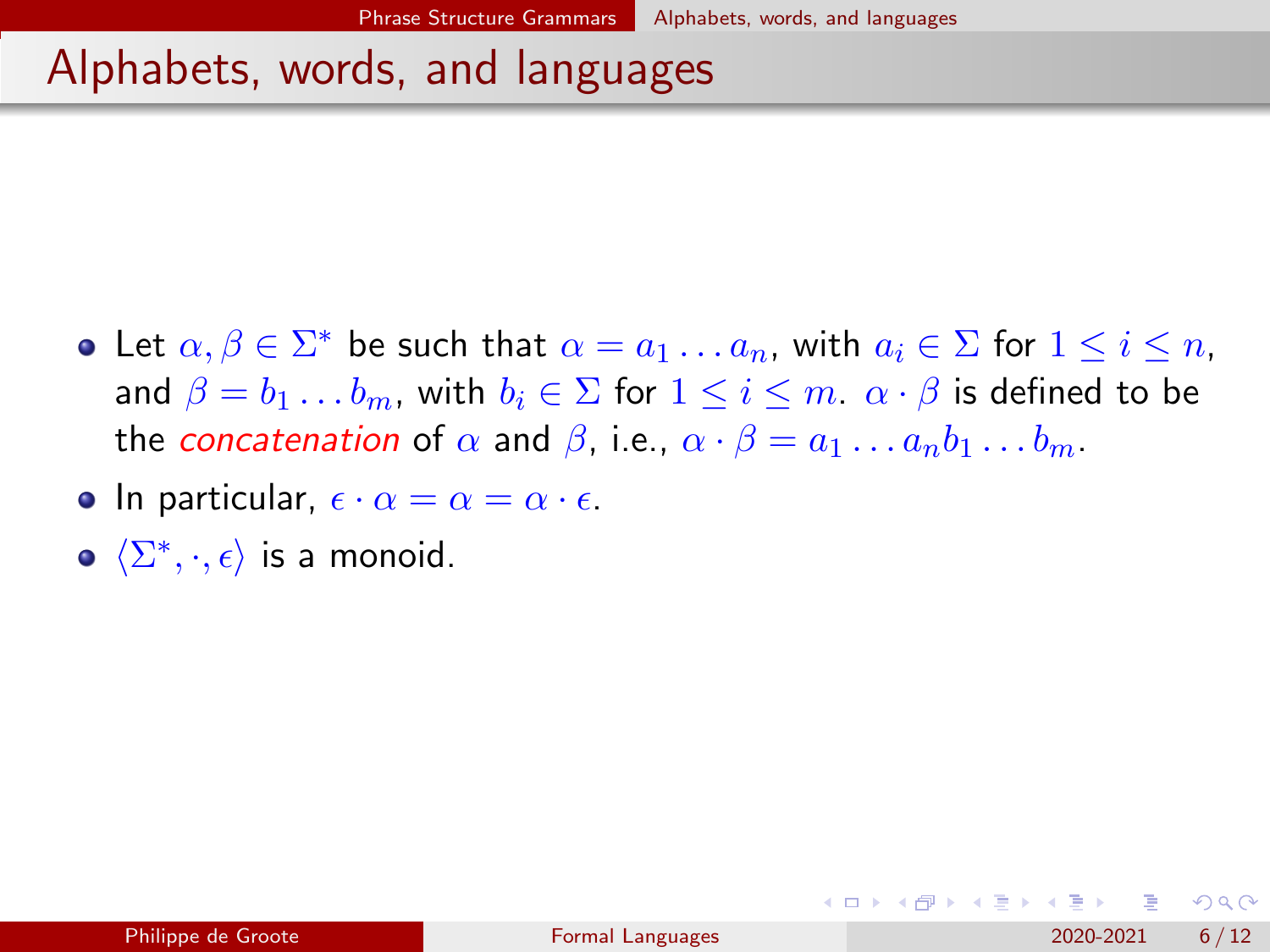- Let  $\alpha, \beta \in \Sigma^*$  be such that  $\alpha = a_1 \dots a_n$ , with  $a_i \in \Sigma$  for  $1 \leq i \leq n$ , and  $\beta = b_1 \dots b_m$ , with  $b_i \in \Sigma$  for  $1 \le i \le m$ .  $\alpha \cdot \beta$  is defined to be the concatenation of  $\alpha$  and  $\beta$ , i.e.,  $\alpha \cdot \beta = a_1 \dots a_n b_1 \dots b_m$ .
- In particular,  $\epsilon \cdot \alpha = \alpha = \alpha \cdot \epsilon$ .
- $\langle \Sigma^*, \cdot, \epsilon \rangle$  is a monoid.
- A *language* over  $\Sigma$  is a subset of  $\Sigma^*$ .

 $200$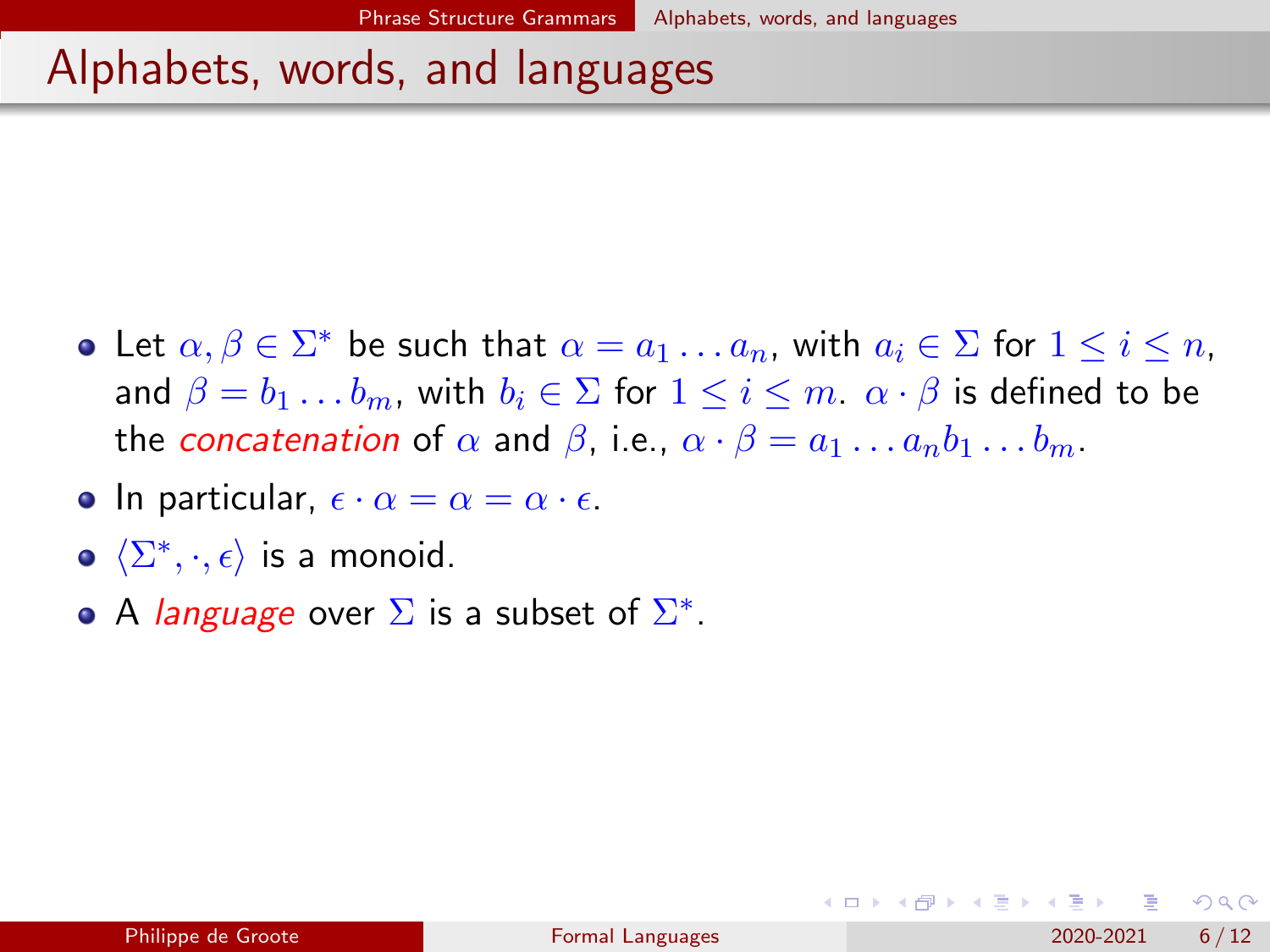Operation on languages:

|  | Philippe de Groote |
|--|--------------------|

4 0 8

Э× ÷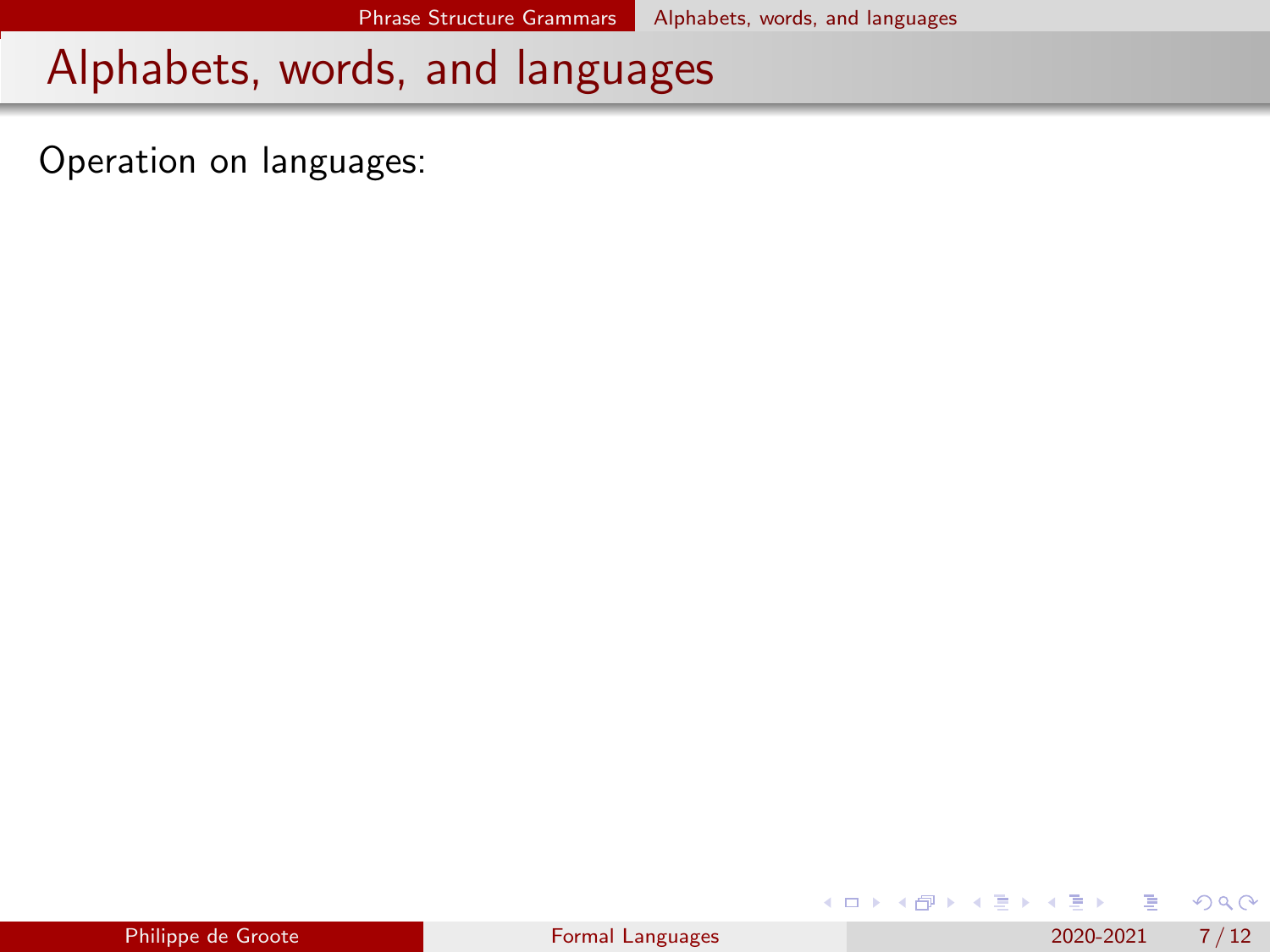Operation on languages:

Usual set-theoretic operations: union, intersection, complement  $(w.r.t. \Sigma^*)$ , ...

 $QQ$ 

 $\mathcal{A} \ \equiv \ \mathcal{B} \ \ \mathcal{A} \ \equiv \ \mathcal{B}$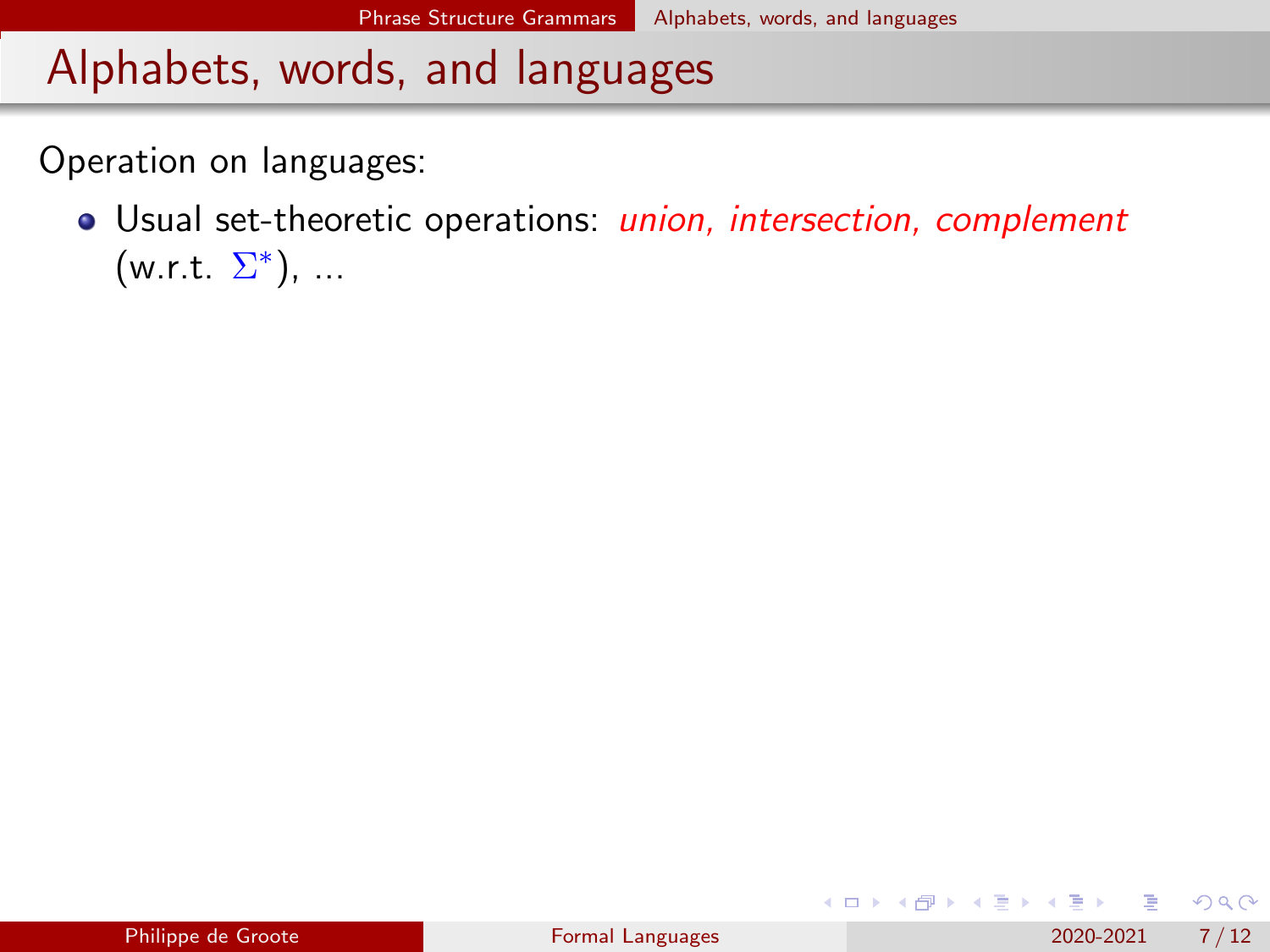Operation on languages:

- Usual set-theoretic operations: union, intersection, complement  $(w.r.t. \Sigma^*)$ , ...
- **Concatenation:**

$$
L_1 \cdot L_2 = \{ \omega : \exists \alpha \in L_1 . \exists \beta \in L_2 . \omega = \alpha \cdot \beta \}
$$

 $\Omega$ 

化重 网络重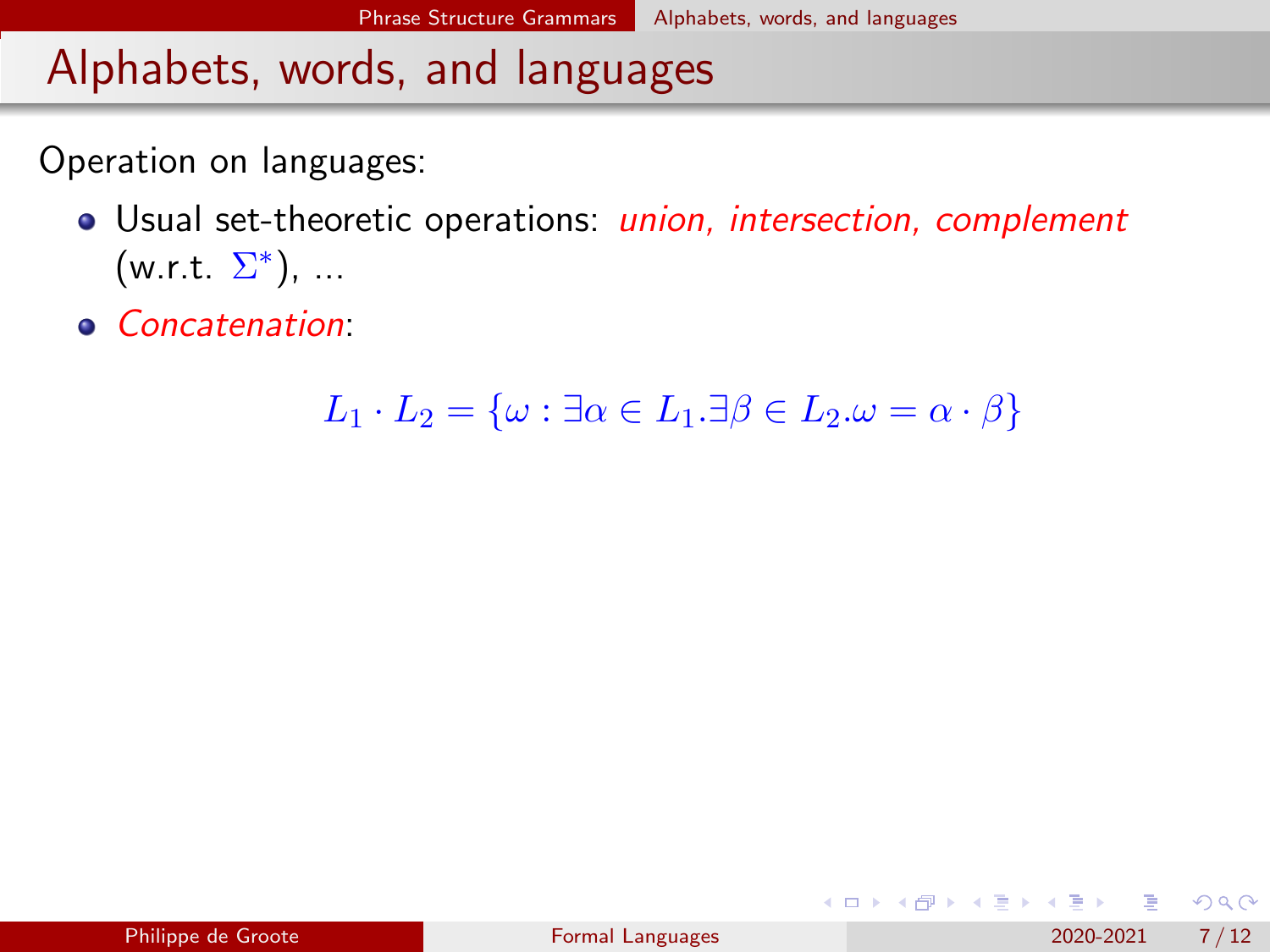Operation on languages:

- Usual set-theoretic operations: *union, intersection, complement*  $(w.r.t. \Sigma^*)$ , ...
- **Concatenation:**

$$
L_1 \cdot L_2 = \{ \omega : \exists \alpha \in L_1 . \exists \beta \in L_2 . \omega = \alpha \cdot \beta \}
$$

**•** Exponentiation:

 $L^0=\{\epsilon\}$  $L^{n+1} = L \cdot L^n$ 

 $200$ 

(ロト (個) (ミト (重)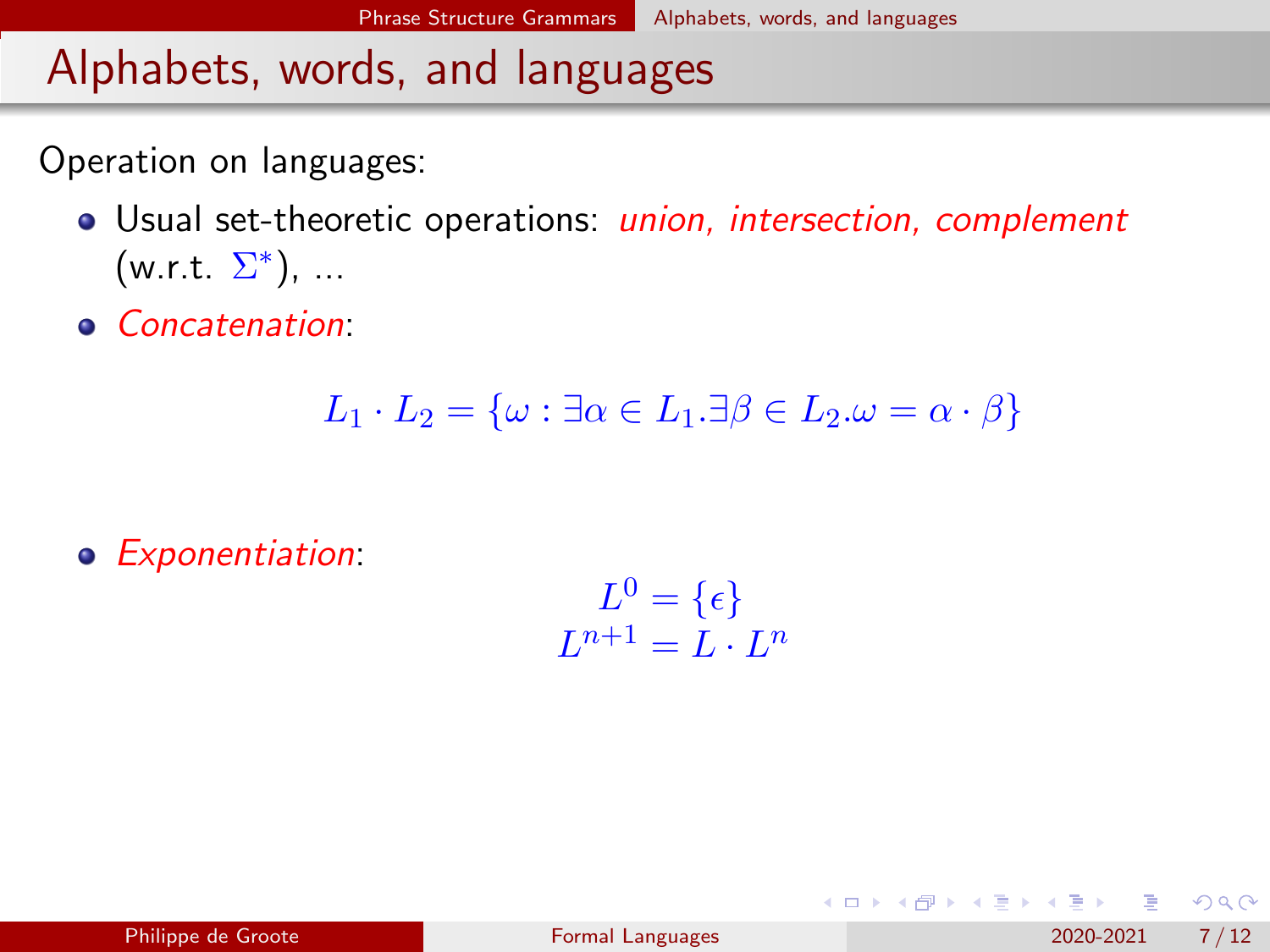Operation on languages:

- Usual set-theoretic operations: *union, intersection, complement*  $(w.r.t. \Sigma^*)$ , ...
- **Concatenation:**

$$
L_1 \cdot L_2 = \{ \omega : \exists \alpha \in L_1 . \exists \beta \in L_2 . \omega = \alpha \cdot \beta \}
$$

**•** Exponentiation:

$$
L^{0} = \{ \epsilon \}
$$
  

$$
L^{n+1} = L \cdot L^{n}
$$

Closure:

$$
L^*=\bigcup_{i\in\mathbb{N}}L^i
$$

化重变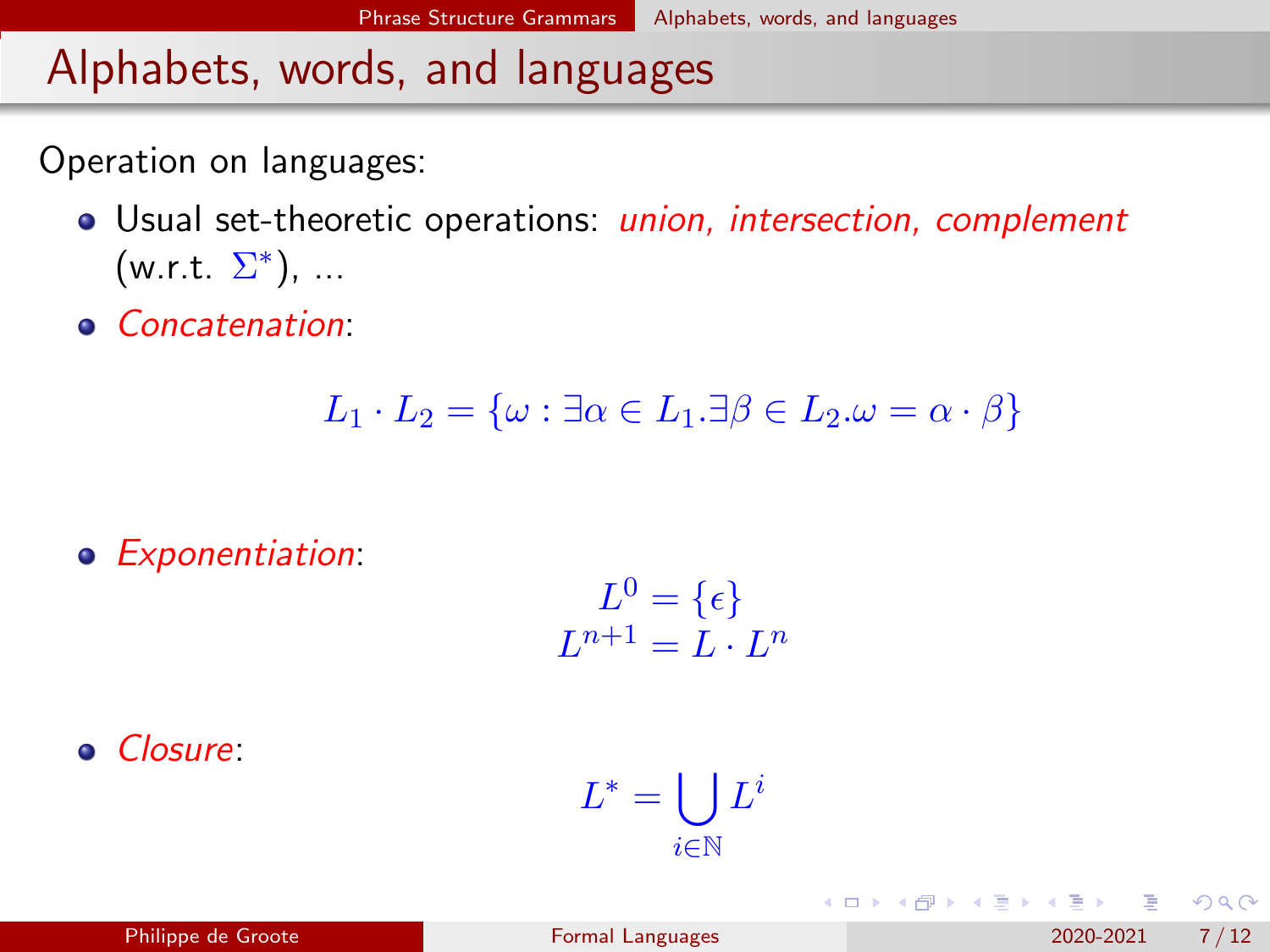- <span id="page-20-0"></span>A phrase structure grammar is a 4-tuple  $G = \langle N, \Sigma, P, S \rangle$ , where
	- $\bullet$  N is an alphabet, the elements of which are called non-terminal symbols;
	- $\bullet$   $\Sigma$  is an alphabet disjoint from N, the elements of which are called terminal symbols;
	- $P \subset ((N \cup \Sigma)^* N (N \cup \Sigma)^*) \times (N \cup \Sigma)^*$  is a set of production rules;
	- $\bullet$   $S \in N$  is called the *start symbol*.

 $200$ 

化重新润滑脂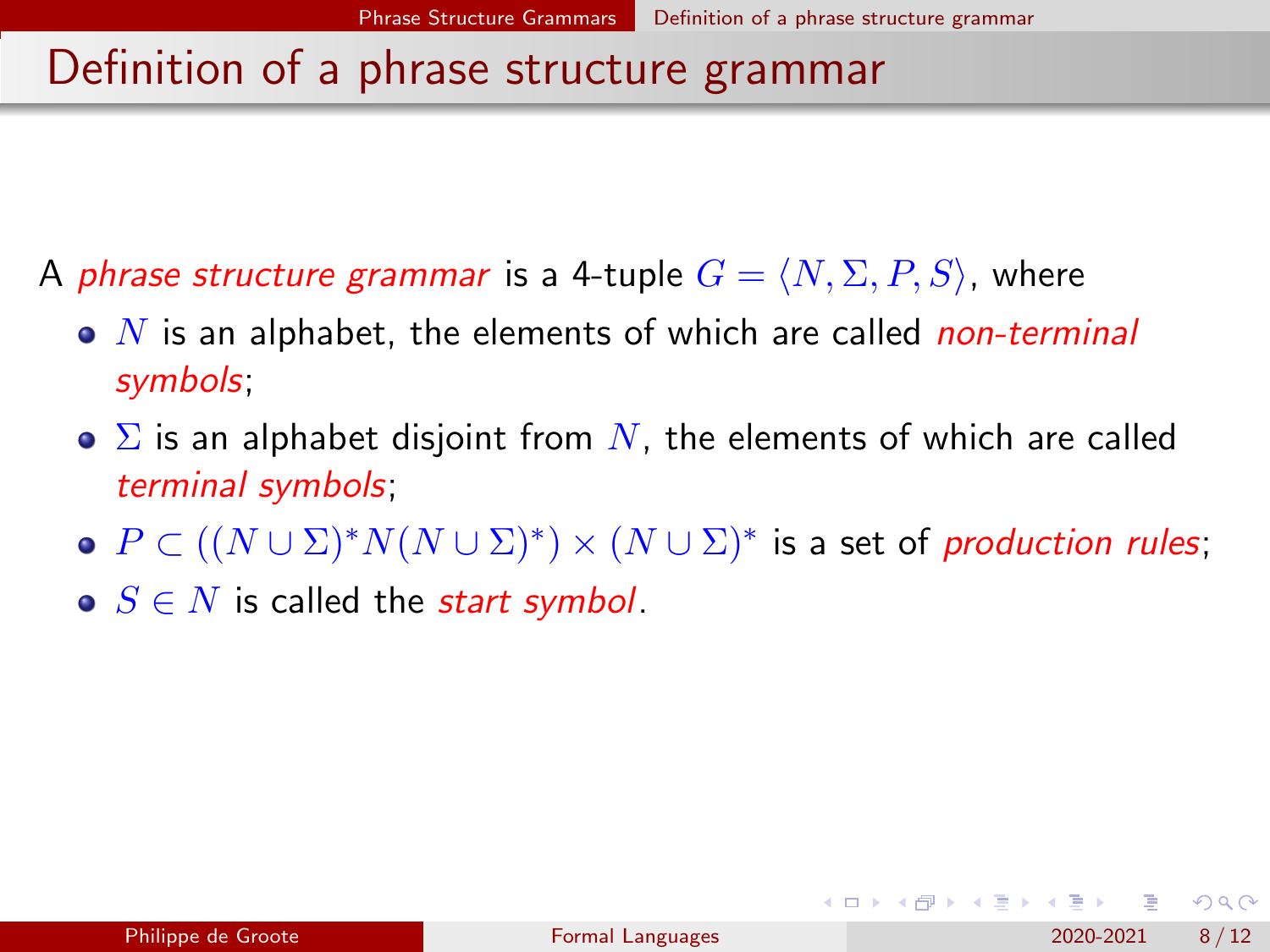- A phrase structure grammar is a 4-tuple  $G = \langle N, \Sigma, P, S \rangle$ , where
	- $\bullet$  N is an alphabet, the elements of which are called *non-terminal* symbols;
	- $\bullet$   $\Sigma$  is an alphabet disjoint from N, the elements of which are called terminal symbols;
	- $P \subset ((N \cup \Sigma)^* N (N \cup \Sigma)^*) \times (N \cup \Sigma)^*$  is a set of production rules;
	- $\bullet$   $S \in N$  is called the start symbol.

A production rule  $(\alpha, \beta) \in P$  will be written as  $\alpha \to \beta$ .

 $\Omega$ 

 $4$  ロ }  $4$   $\overline{m}$  }  $4$   $\overline{m}$  }  $4$   $\overline{m}$  }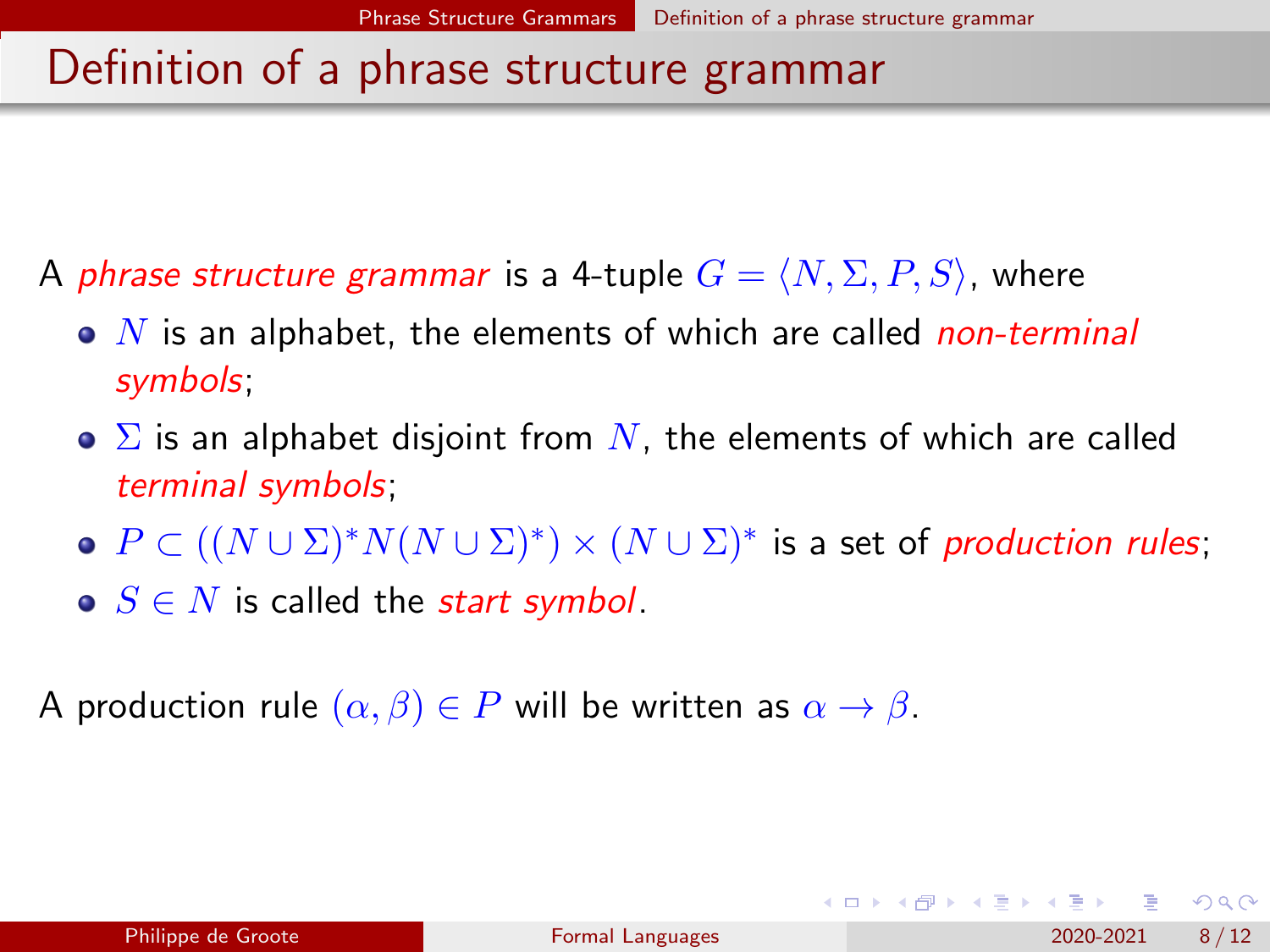Let  $G = \langle N, \Sigma, P, S \rangle$  be a phrase structure grammar, and let  $\alpha,\beta\in (N\cup\Sigma)^*.$  We say that  $\alpha$  directly generates  $\beta,$  and we write  $\alpha \Rightarrow \beta$ , if and only if there exist  $\alpha_0, \beta_0, \gamma, \delta \in (N \cup \Sigma)^*$  such that:

 $\alpha = \gamma \alpha_0 \delta$  and  $\beta = \gamma \beta_0 \delta$  and  $(\alpha_0 \rightarrow \beta_0) \in P$ 

 $200$ 

イロト イ押 トイヨ トイヨ トー ヨ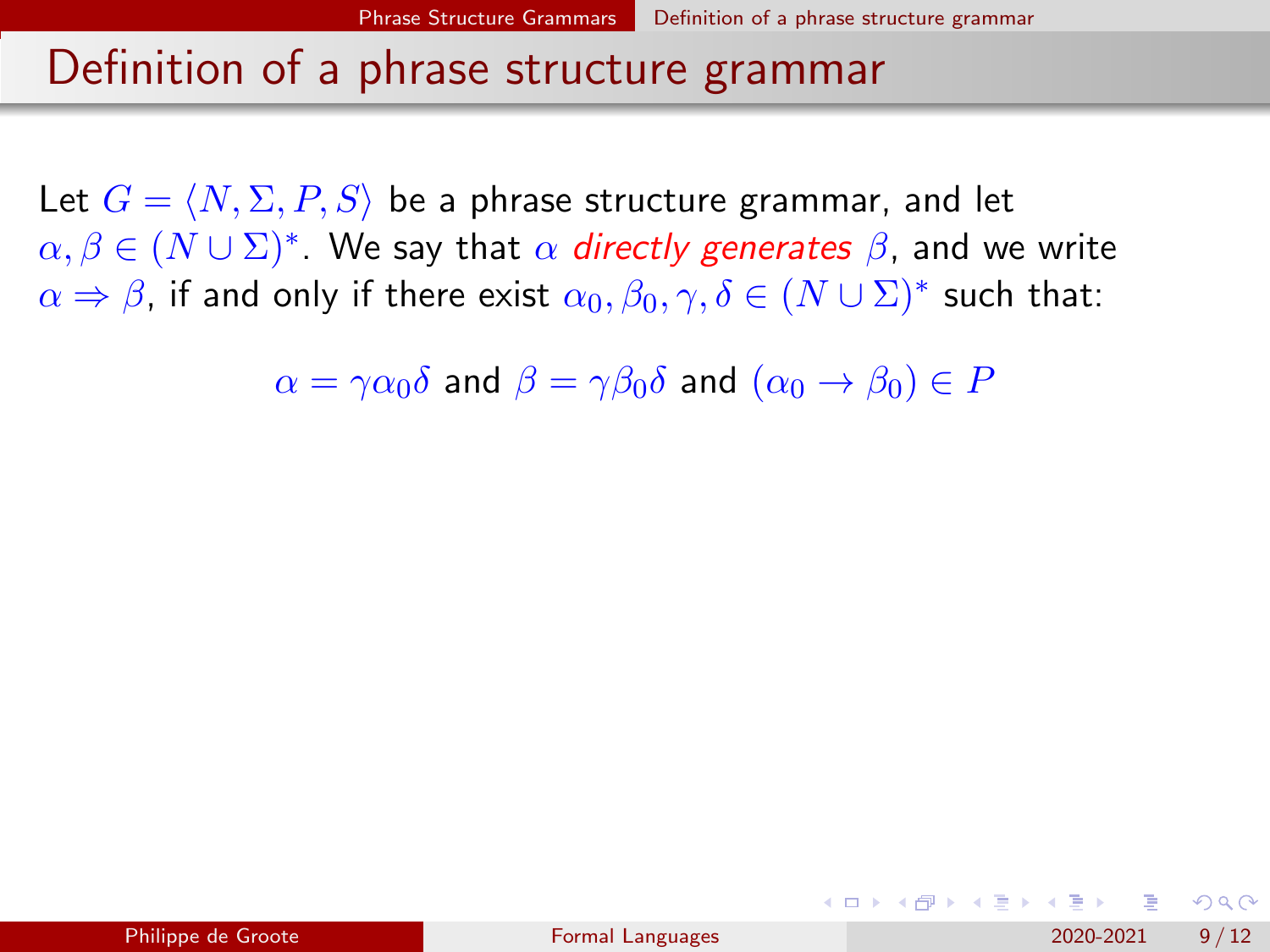Let  $G = \langle N, \Sigma, P, S \rangle$  be a phrase structure grammar, and let  $\alpha,\beta\in (N\cup\Sigma)^*.$  We say that  $\alpha$  directly generates  $\beta,$  and we write  $\alpha \Rightarrow \beta$ , if and only if there exist  $\alpha_0, \beta_0, \gamma, \delta \in (N \cup \Sigma)^*$  such that:

 $\alpha = \gamma \alpha_0 \delta$  and  $\beta = \gamma \beta_0 \delta$  and  $(\alpha_0 \rightarrow \beta_0) \in P$ 

We write  $\Rightarrow^*$  for the reflexive-transitive closure of  $\Rightarrow$ .

 $200$ 

K ロ ⊁ K 御 ⊁ K 君 ⊁ K 君 ⊁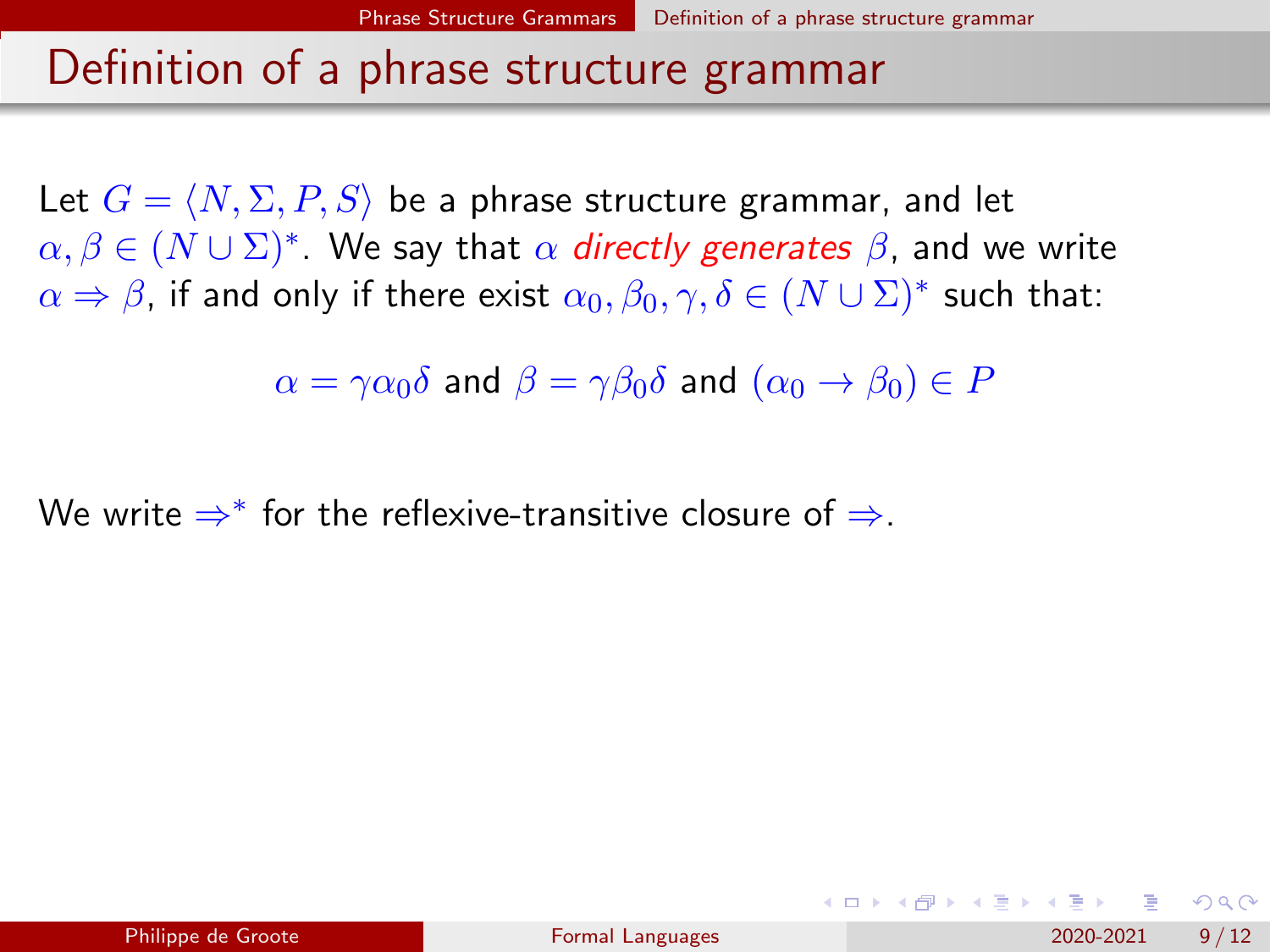Let  $G = \langle N, \Sigma, P, S \rangle$  be a phrase structure grammar, and let  $\alpha,\beta\in (N\cup\Sigma)^*.$  We say that  $\alpha$  directly generates  $\beta,$  and we write  $\alpha \Rightarrow \beta$ , if and only if there exist  $\alpha_0, \beta_0, \gamma, \delta \in (N \cup \Sigma)^*$  such that:

 $\alpha = \gamma \alpha_0 \delta$  and  $\beta = \gamma \beta_0 \delta$  and  $(\alpha_0 \rightarrow \beta_0) \in P$ 

We write  $\Rightarrow^*$  for the reflexive-transitive closure of  $\Rightarrow$ .

Let  $G = \langle N, \Sigma, P, S \rangle$  be a phrase structure grammar. The *language* generated by G, in notation  $L(G)$ , is defined as follows:

 $L(G) = \{ \alpha \in \Sigma^* : S \Rightarrow^* \alpha \}$ 

 $\Omega$ 

지수는 지금 아버지를 지나가 되었다.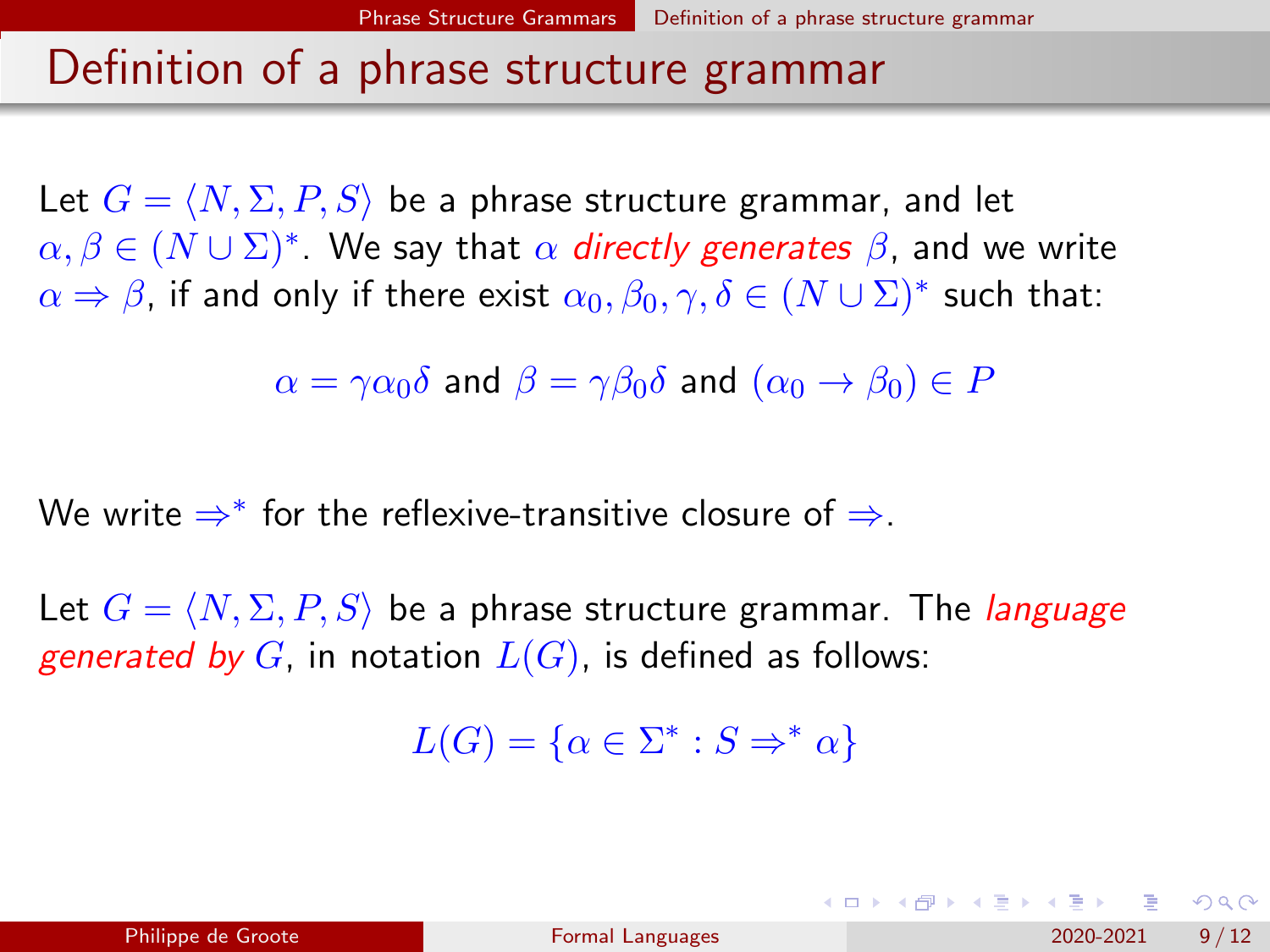# <span id="page-25-0"></span>Chomsky hierarchy

| type | rules                                           | languages              | automata                       |
|------|-------------------------------------------------|------------------------|--------------------------------|
|      | $\alpha A\beta \rightarrow \gamma$              | recursively enumerable | Turing machines                |
|      | $\alpha A\beta \rightarrow \alpha \delta \beta$ | context-sensitive      | linear bounded Turing machines |
|      | $A \rightarrow \alpha$                          | context-free           | pushdown automata              |
|      | $A \rightarrow aB$ or $A \rightarrow b$         | regular                | finite state automata          |

where:

 $\alpha, \beta, \gamma, \delta \in (N \cup \Sigma)^*$ ;  $\delta \neq \epsilon$ ;  $A, B \in N$ ;  $a \in \Sigma$ ;  $b \in \Sigma \cup \{\epsilon\};$ 

 $2990$ 

イロト イ部 トイモ トイモト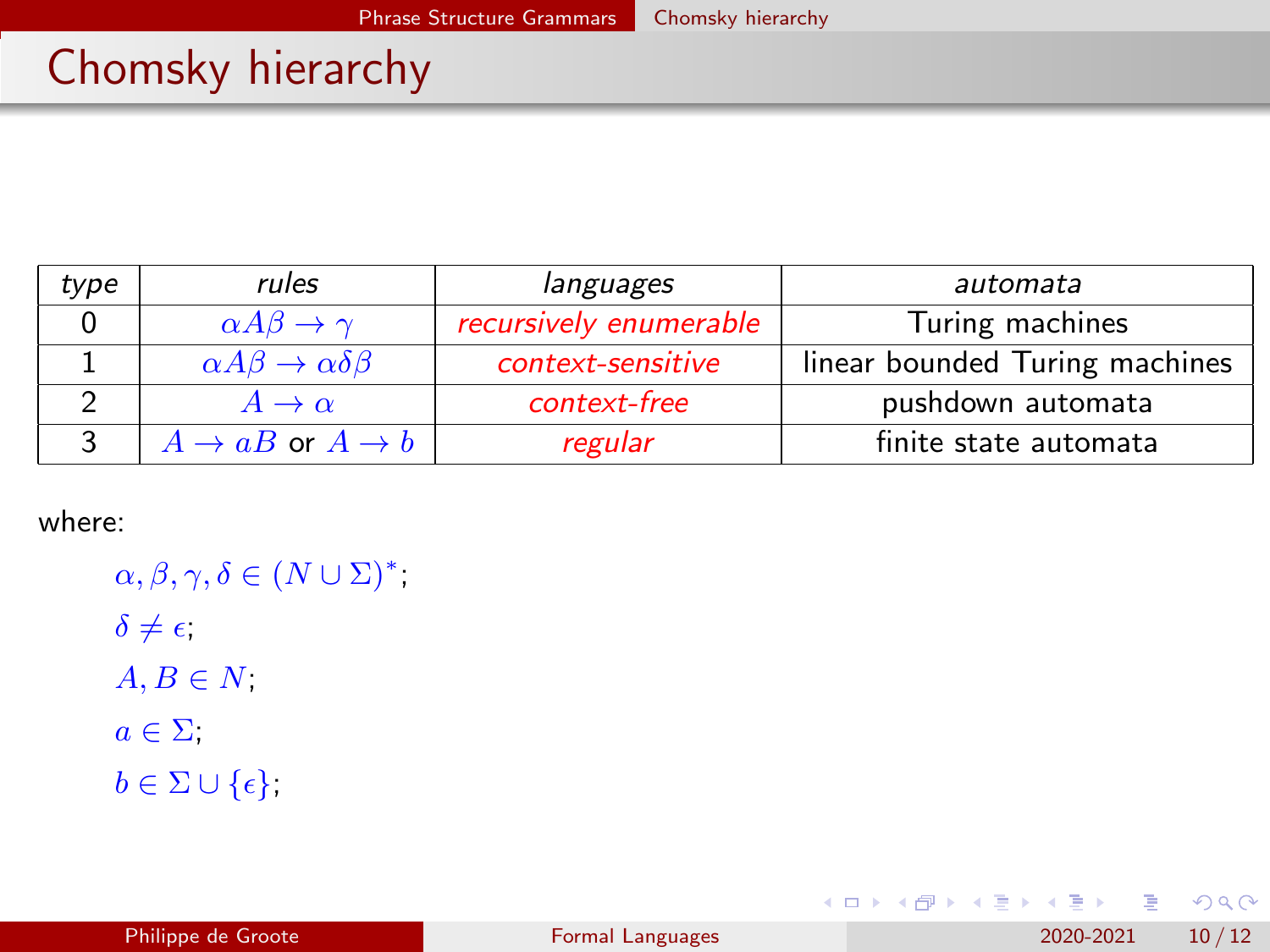#### <span id="page-26-0"></span>Decision problems

Let  $G = \langle N, \Sigma, P, S \rangle$  be a phrase structure grammar.

|  | Philippe de Groote |  |
|--|--------------------|--|

メロトメ 倒 トメ ミトメ ミト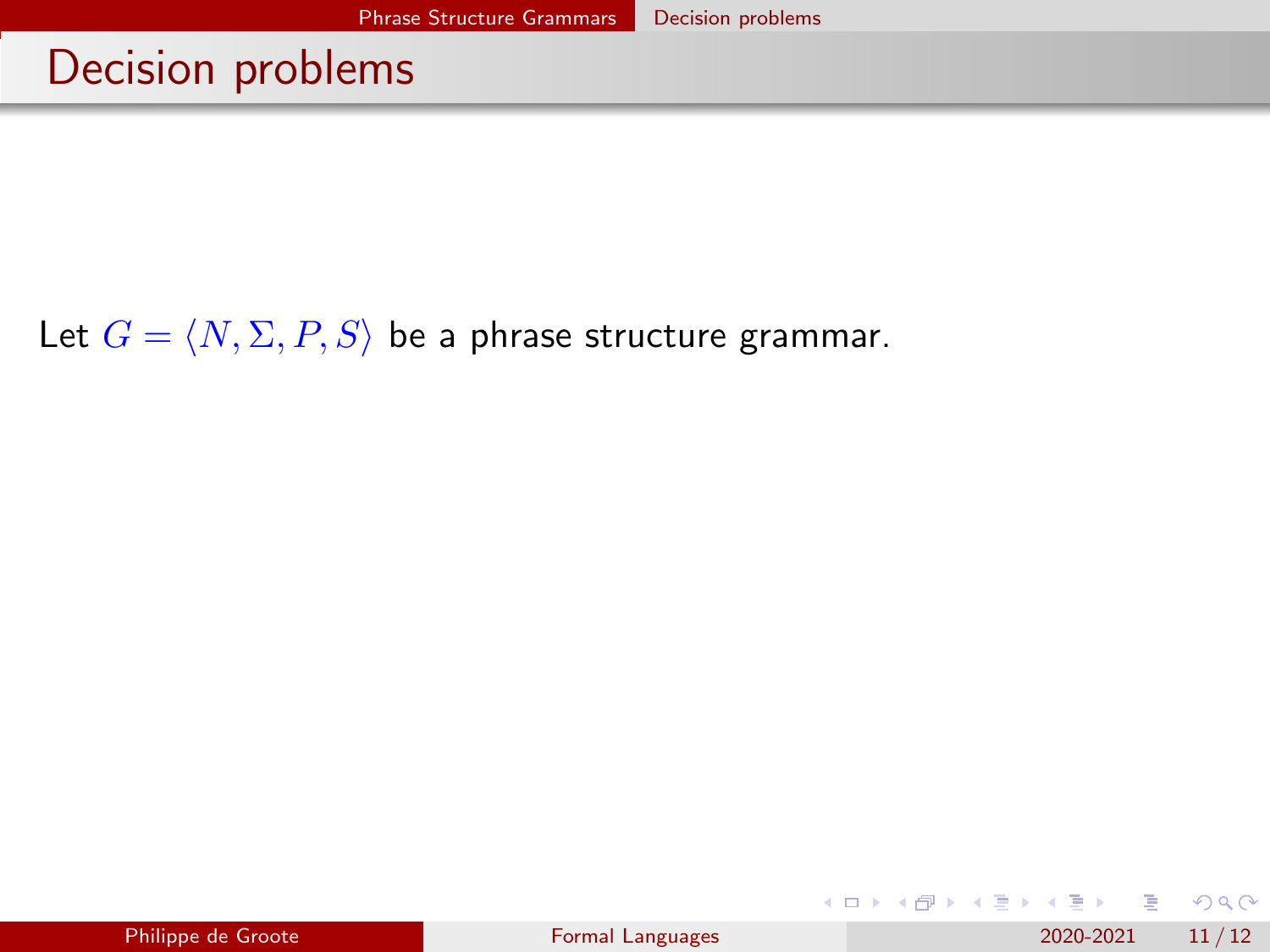### Decision problems

Let  $G = \langle N, \Sigma, P, S \rangle$  be a phrase structure grammar.

**•** Emptiness:

Is  $L(G)$  different from the empty set?

|  | Philippe de Groote |  |
|--|--------------------|--|
|  |                    |  |

医毛囊 医牙骨下的

**← ロ → → ← 何 →** 

 $QQ$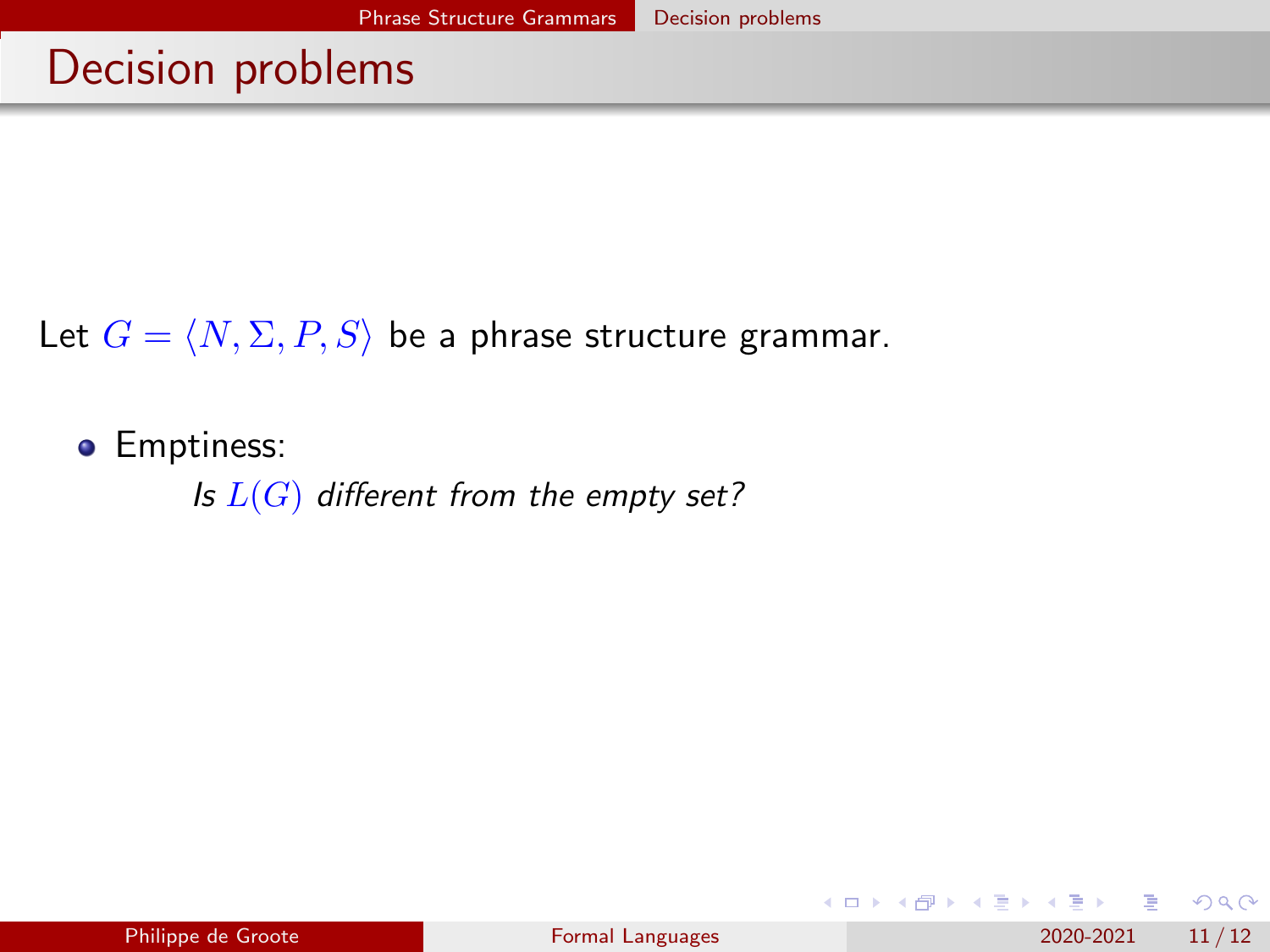## Decision problems

Let  $G = \langle N, \Sigma, P, S \rangle$  be a phrase structure grammar.

**•** Emptiness: Is  $L(G)$  different from the empty set? • Membership:

Let  $\alpha \in \Sigma^*$ . Does  $\alpha$  belong  $L(G)$ ?

 $QQ$ 

医毛囊 医牙骨下的